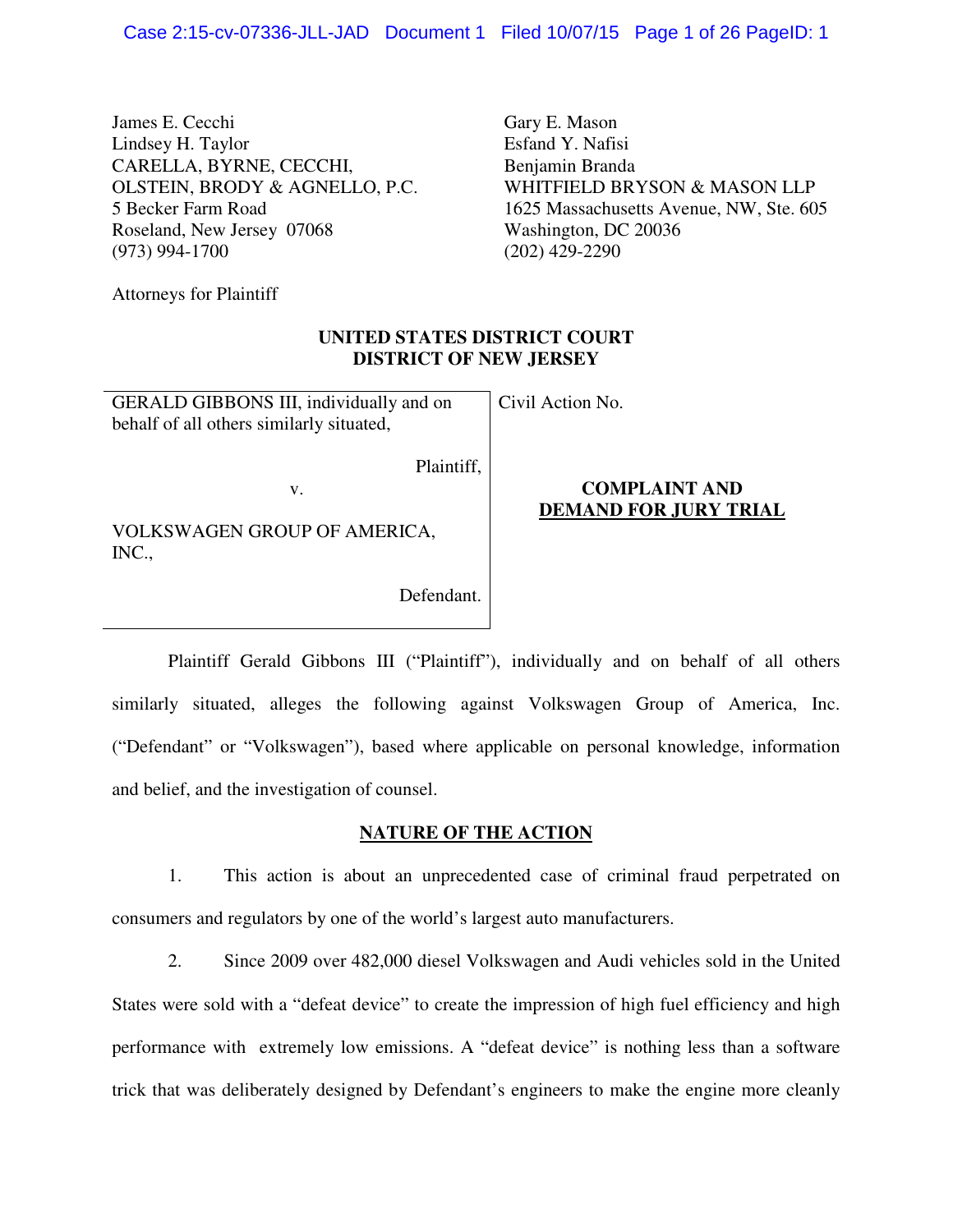#### Case 2:15-cv-07336-JLL-JAD Document 1 Filed 10/07/15 Page 2 of 26 PageID: 2

when emission testing was being conducted, but otherwise to run more powerfully and fuel efficiently (at the expense of being clean). Defendant marketed vehicles with these defeat devices as "green" and environmentally friendly, when in fact these representations were hollow. Defendant's vehicles possessed none of the promised attributes.

3. According to the United States Environmental Protection Agency ("EPA"), Volkswagen installed its "defeat device" on Type EA 189 and EA 288 diesel 2.0 liter turbo engines in the following vehicles: 2009-2015 Volkswagen Jetta; 2009-2015 Volkswagen Beetle; 2009-2015 Volkswagen Golf; 2014-2015 Volkswagen Passat; and 2009-2015 Audi A3. Additional vehicles and model years may be added to this list as new facts are discovered.

4. Defendant not only intentionally misrepresented the ability of the vehicles to deliver high performance and fuel economy with low and legally mandated emissions, but Defendant created a way to make it appear to regulators as if the vehicles at issue delivered on this promise and complied with law.

5. The defeat devices that Defendant designed and installed worked by switching on the full emissions control systems only when the car's emission systems were undergoing testing. When switched on the defeat device reduced the vehicles' performance, limiting acceleration, torque and fuel efficiency to clean up its act.

6. When the defeat devices were not activated – *i.e.*, when occasional emissions testing was not being performed – the vehicles delivered the promised fuel efficiency and performance at the expense of the "clean" emissions claims made by the defendants and required by government regulators. During normal operation the vehicles emitted between 10 and 40 times as much pollution into the environment as is allowed under the Clean Air Act and state regulations.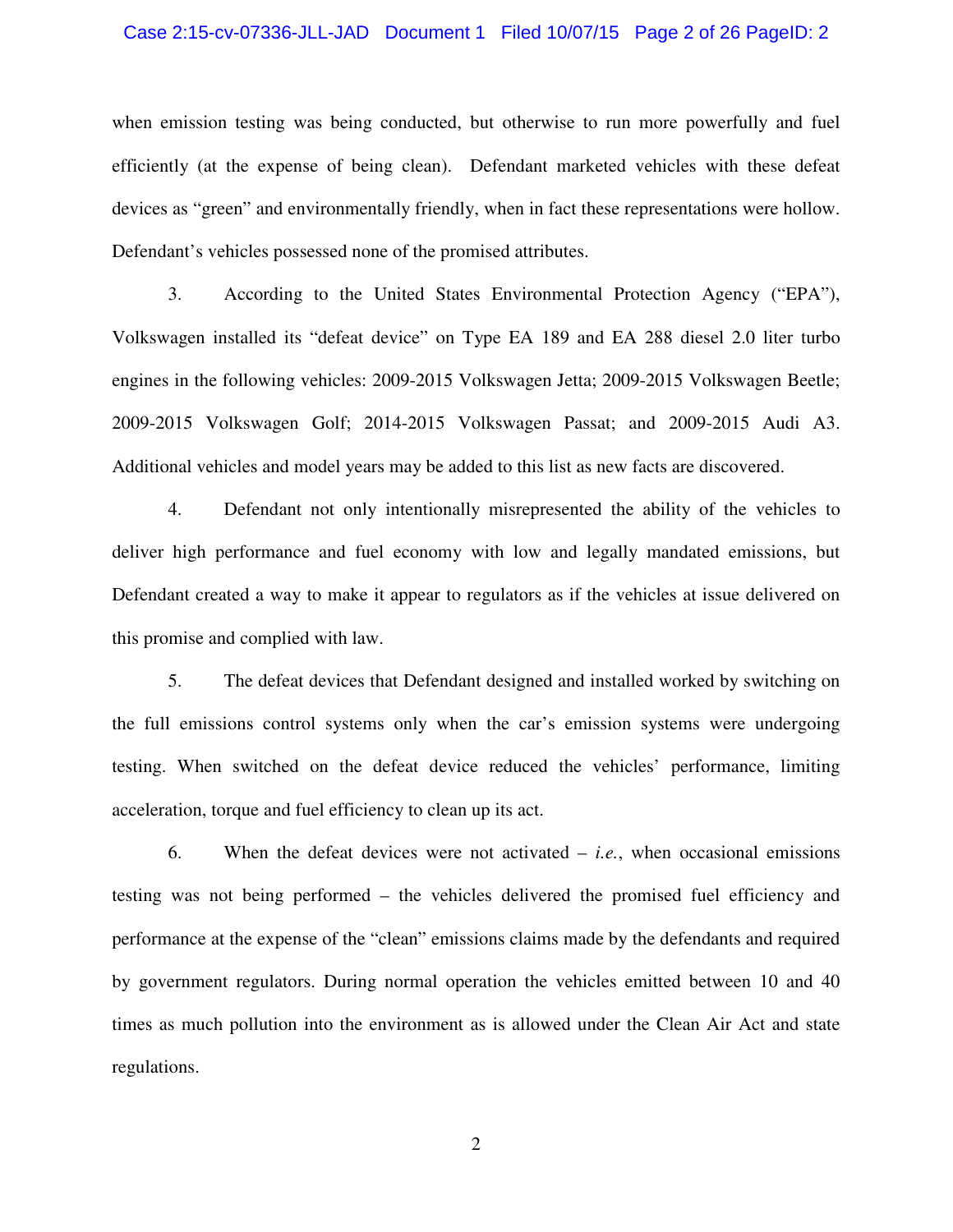#### Case 2:15-cv-07336-JLL-JAD Document 1 Filed 10/07/15 Page 3 of 26 PageID: 3

7. Defendant's violations of the Clean Air Act and various state regulations are detailed in a Notice of Violation the EPA issued to Defendant, as well as a letter from the California Air Resources Board ("CARB"), copies of which are attached to this Complaint as Exhibits A and B, respectively.

8. Once the existence of the defeat devices became known, the scandal spread worldwide. The Type EA 189 and EA 288 engines have been installed in approximately 11 million vehicles worldwide, including those sold under Volkswagen's Volkswagen, Audi, Skoda and SEAT brands.

9. Volkswagen immediately admitted that the subject automobiles contained the defeat device. At a press conference on Monday, September 22, 2015, the head of Volkswagen's U.S. operations, Michael Horn, stated "[W]orst of all, we were dishonest to our customers. We totally screwed up."

10. In addition, Volkswagen announced that it was suspending sales of the subject vehicles in the United States until the defeat devices were removed from the vehicles and the vehicles were actually legal to sell within the United States.

11. On September 23, 2015, one day after admitting that 11 million Volkswagenmade cars have software that dupes official emissions tests, Martin Winterkorn, Volkswagen's CEO, resigned from his post, stating: "I am shocked by the events of the past few days . . . . Above all, I am stunned that misconduct on such a scale was possible in the Volkswagen Group."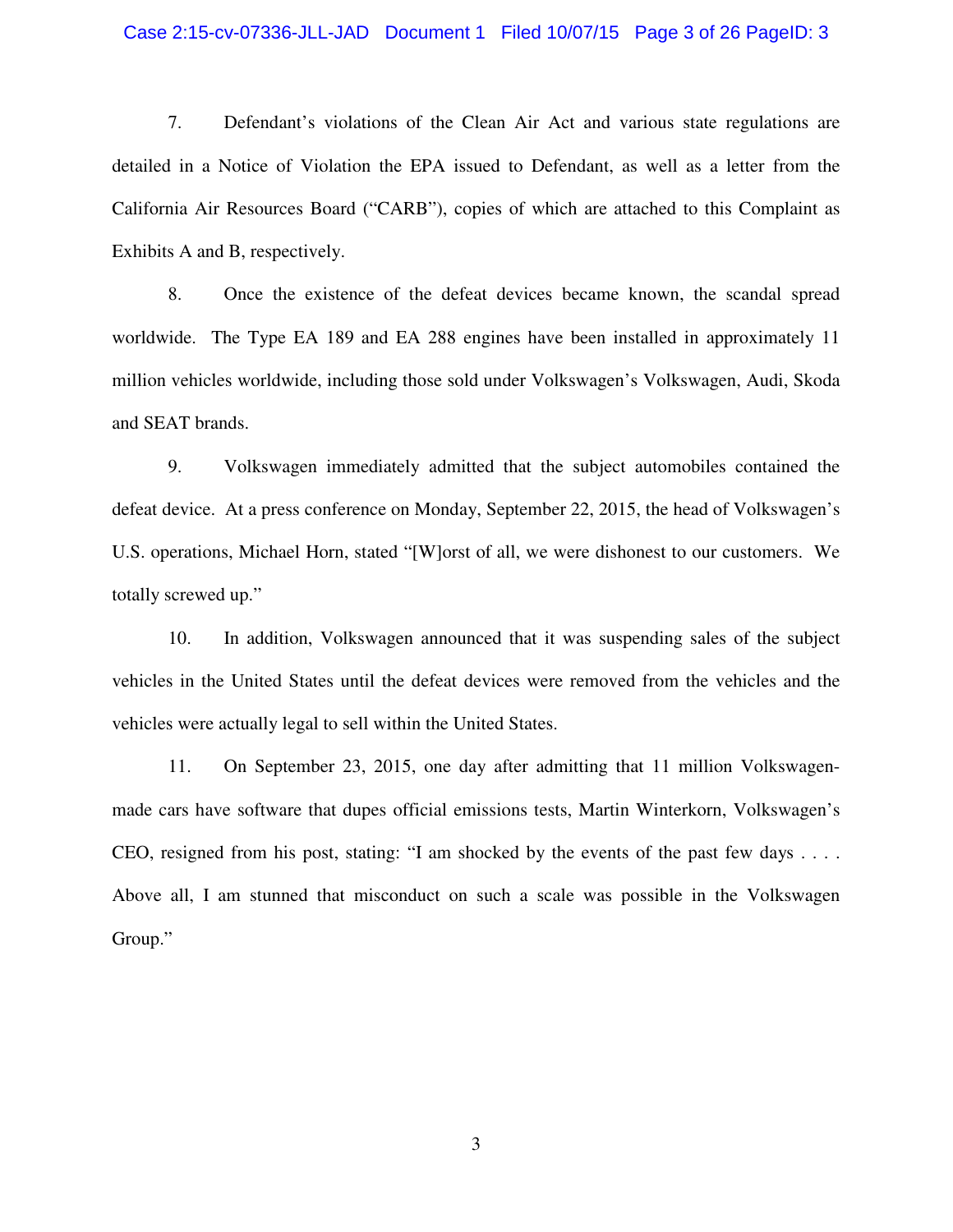#### **PARTIES**

12. Plaintiff Gerald Gibbons III is a citizen of the State of Virginia, residing in Fredericksburg, Virginia. He is the original owner of a 2015 Volkswagen Passat TDI equipped with a Type EA 288 engine.

13. Defendant Volkswagen Group of America is a New Jersey corporation with its principal place of business at 2200 Ferdinand Porsche Drive, Herndon, Virginia 20171, and Eastern Regional headquarters located in Woodcliff Lakes, New Jersey.

14. At all relevant times, Volkswagen manufactured, distributed, sold, leased and warranted the vehicles with defeat devices under the Volkswagen and Audi names throughout the United States. The defeat device, engine, and engine control systems were all designed by Volkswagen or its agents. Volkswagen also developed and distributed its owners' manuals, warranty materials, advertisements and other promotional materials related to the vehicles containing defeat devices.

#### **JURISDICTION AND VENUE**

15. This Court has jurisdiction over this action pursuant to the Class Action Fairness Act ("CAFA"), 28 U.S.C. § 1332(d), because at least one Class member is a citizen of a state other than that of Defendant, there are more than 100 Class members, and the aggregate amount in controversy exceeds \$5 million, exclusive of interest and costs.

16. This Court has personal jurisdiction over Defendant because it is incorporated in New Jersey and conducts regular and continuous business in New Jersey.

17. Venue is proper in this District under 28 U.S.C. 1391(b) because Defendant is incorporated under the laws of New Jersey and because Defendant has caused harm to Class members residing in this District.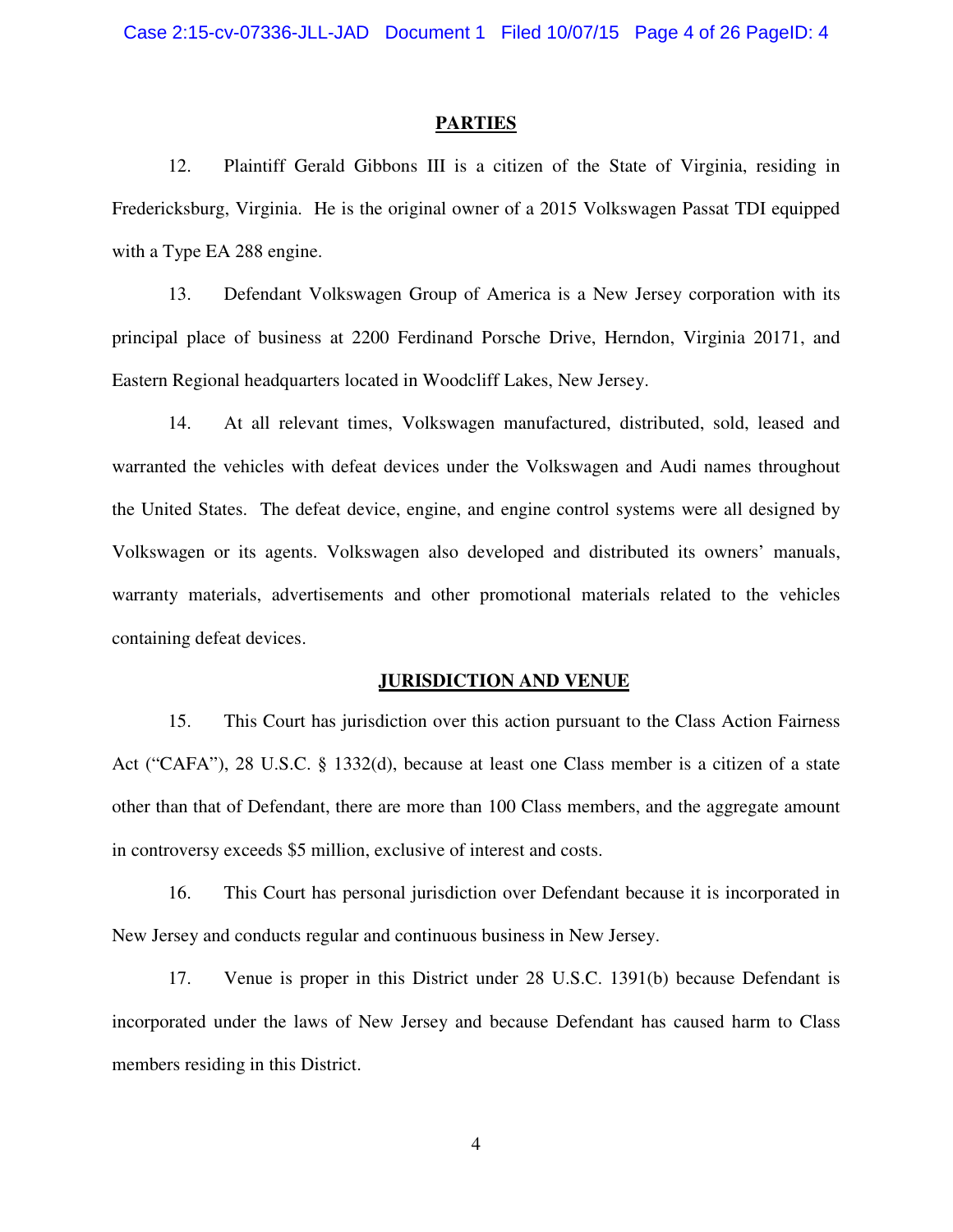#### **DEFENDANT'S MISCONDUCT TOLLS THE STATUTE OF LIMITATIONS**

#### **A. Discovery Rule Tolling**

18. Plaintiff and members of the proposed Class could not have discovered that Volkswagen concealed and misrepresented the true emissions levels of its vehicles through the use of defeat devices.

19. Volkswagen's efforts to deceive consumers and regulators were the result of painstaking concealment and fraud with respect to Volkswagen's CleanDiesel engines, engine control systems and defeat devices.

20. Neither Plaintiff nor members of the Class could reasonably discovered, or have reason to suspect, that Volkswagen intentionally concealed information within its knowledge from federal and state regulators, Volkswagen's dealerships, and consumers. Indeed, the whole purpose of the defeat devices was to engage when the vehicles were being tested for exhaust emissions with the intent of concealing the fact that the exhaust emissions actually exceeded amounts allowed by applicable regulations.

21. Thus, even a reasonable and diligent investigation by consumers could not have discovered that Volkswagen solely possessed information about the existence of its sophisticated emissions fraud scheme. Plaintiff and Class members had no way of learning that Volkswagen was flouting applicable federal and state emissions standards as well as consumer law.

#### **B. Tolling Due To Fraudulent Concealment**

22. All applicable statutes of limitation have been tolled by Volkswagen's active fraudulent concealment of the facts alleged in this Complaint.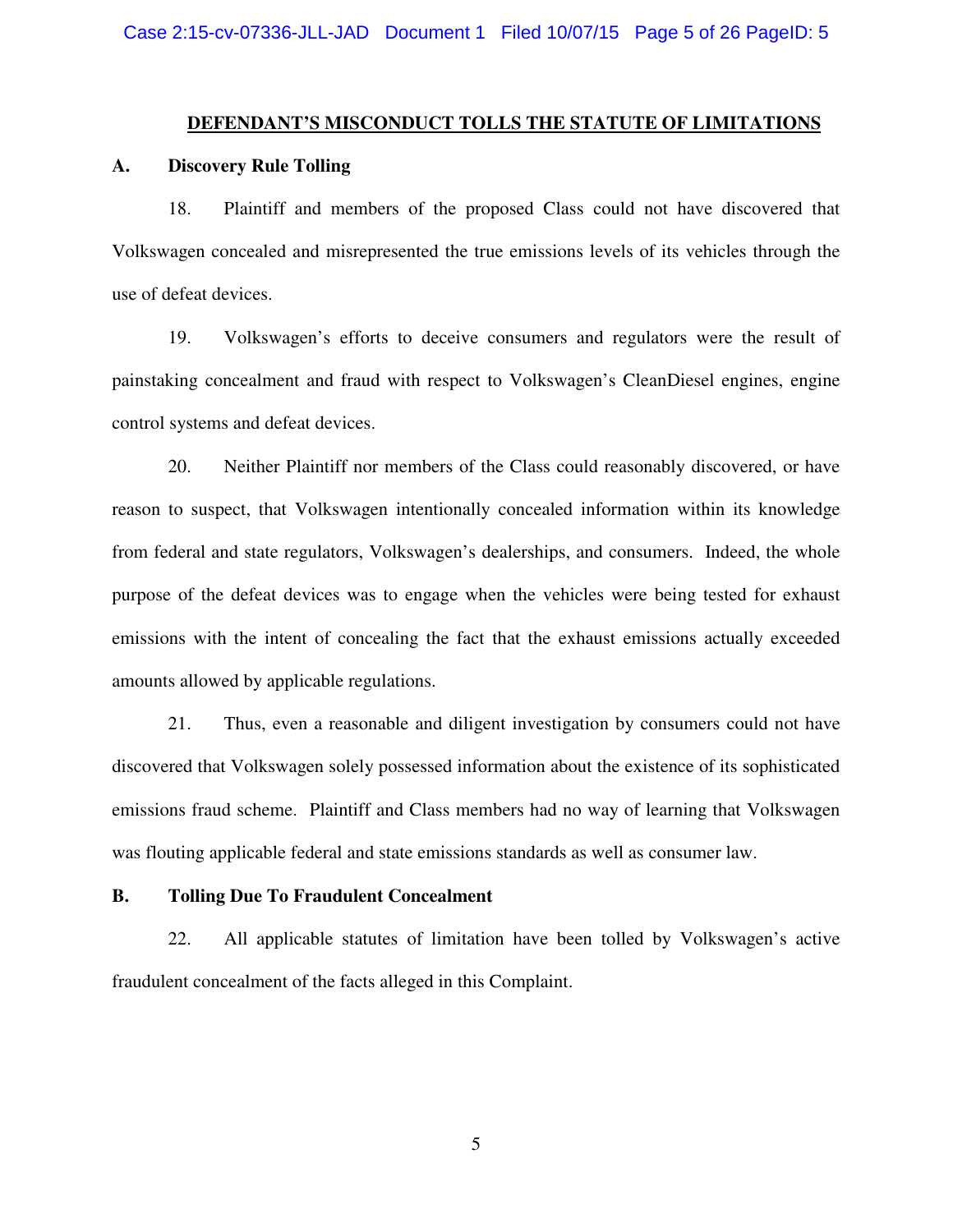#### Case 2:15-cv-07336-JLL-JAD Document 1 Filed 10/07/15 Page 6 of 26 PageID: 6

23. Rather than disclosing the vehicles' true performance, fuel economy, emissions, and compliance with federal and state emission standards, Volkswagen actively concealed and misrepresented them through the use of defeat devices.

**C. Estoppel** 

24. Volkswagen was under a continuous duty to disclose to consumers, including Plaintiff and the other Class members, the facts that it knew about the emissions, fuel economy and performance of the vehicles equipped with defeat devices, and of those vehicles' inability to comply with federal and state emission standards.

25. Volkswagen violated this duty and unlawfully circumvented federal and state emission standards through the use of defeat devices, and Volkswagen intentionally misrepresented the ability of the subject vehicles to comply with state and federal law regulating vehicle emissions and clean air.

26. Volkswagen is therefore estopped from relying on any statutes of limitation defenses in this action.

#### **FACTUAL BACKGROUND**

27. Defendant designed and sold cars that were designed to, and did, mislead consumers and regulators about the vehicles' emissions, fuel efficiency and performance. Despite touting the "green" benefits of its diesel vehicles, Defendant sold cars that produced pollution up to 40 times higher than advertised, and then intentionally concealed the truth about those cars through a sophisticated scheme involving defeat devices.

### **A. Volkswagen Sells The "Green" Diesel Image To Consumers**

28. For years, Volkswagen advertised its diesel vehicles as fuel efficient cars with low emissions. Consumers have responded to these advertisements, making Volkswagen the largest seller of diesel passenger vehicles in the United States.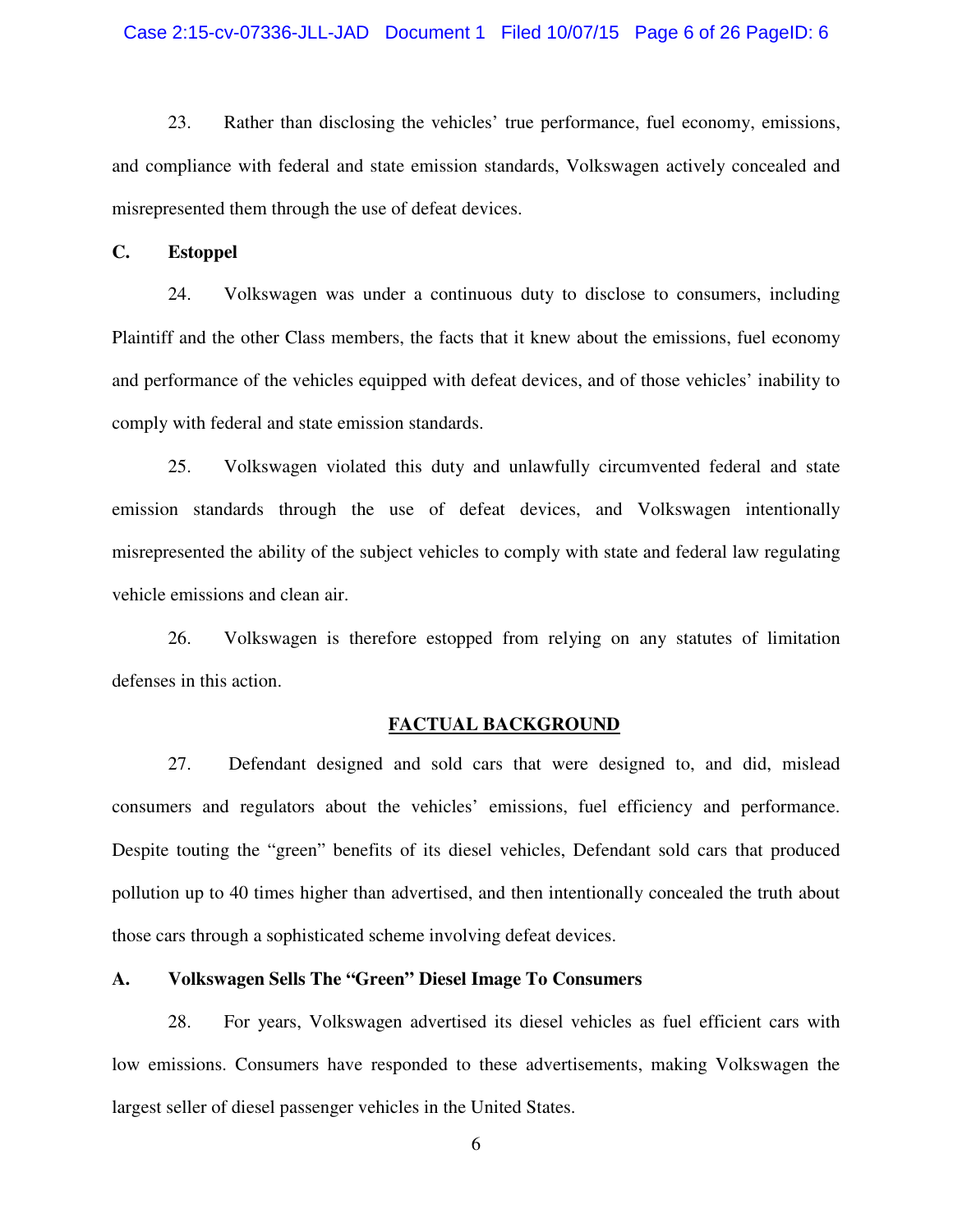#### Case 2:15-cv-07336-JLL-JAD Document 1 Filed 10/07/15 Page 7 of 26 PageID: 7

29. While under 1% of automobiles sold in the U.S. are powered by diesel engines, approximately 23% of those sold by Volkswagen are diesels, with those vehicles making up the bulk of diesel automobile sales in the U.S.

30. Part of Volkswagen's success owes to the promotion of their diesel cars as "clean" and "green" vehicles. In fact, "CleanDiesel" is a marketing term used by Volkswagen to market the vehicles at issue in this action.<sup>1</sup>

31. Volkswagen's website boasts that the Audi A3 TDI and VW Jetta TDI were named the 2010 Green Car of the Year and the 2009 Green Car of the Year, respectively.

32. Defendant also supported and directed a website to promote its "green" diesel technology, www.clearlybetterdiesel.org, which states that Volkswagen's technology reduces smog and "meets the highest standards in all 50 states, thanks to . . . innovative engine technology that burns cleaner."

33. In addition to touting the low emissions of the subject vehicles, Volkswagen touted the fuel efficiency of the vehicles, in that they could achieve over 40 miles per gallon of fuel and travel over 800 miles on a tank of fuel. $2<sup>2</sup>$ 

34. Further, Volkswagen recently began promoting the performance of its diesel powered automobiles, to overcome the consumer perception that diesel automobiles were slow and sluggish. $3$ 

<u>.</u>

<sup>1</sup> An example of a commercial touting how "clean" Volkswagen diesels is available at https://www.youtube.com/watch?v=WNS2nvkjARk and (last visited September 22, 2015)

<sup>2</sup> Examples of commercials touting the fuel efficiency of Volkswagen diesels are available at https://www.youtube.com/watch?v=a2CNHVXvNRo and https://www.youtube.com/watch?v=wj3if2gRWYE (last visited September 22, 2015).

<sup>3</sup> An example of such a commercial is available at https://www.youtube.com/watch?v=0VA51xWXZ3g, (last visited September 22, 2015)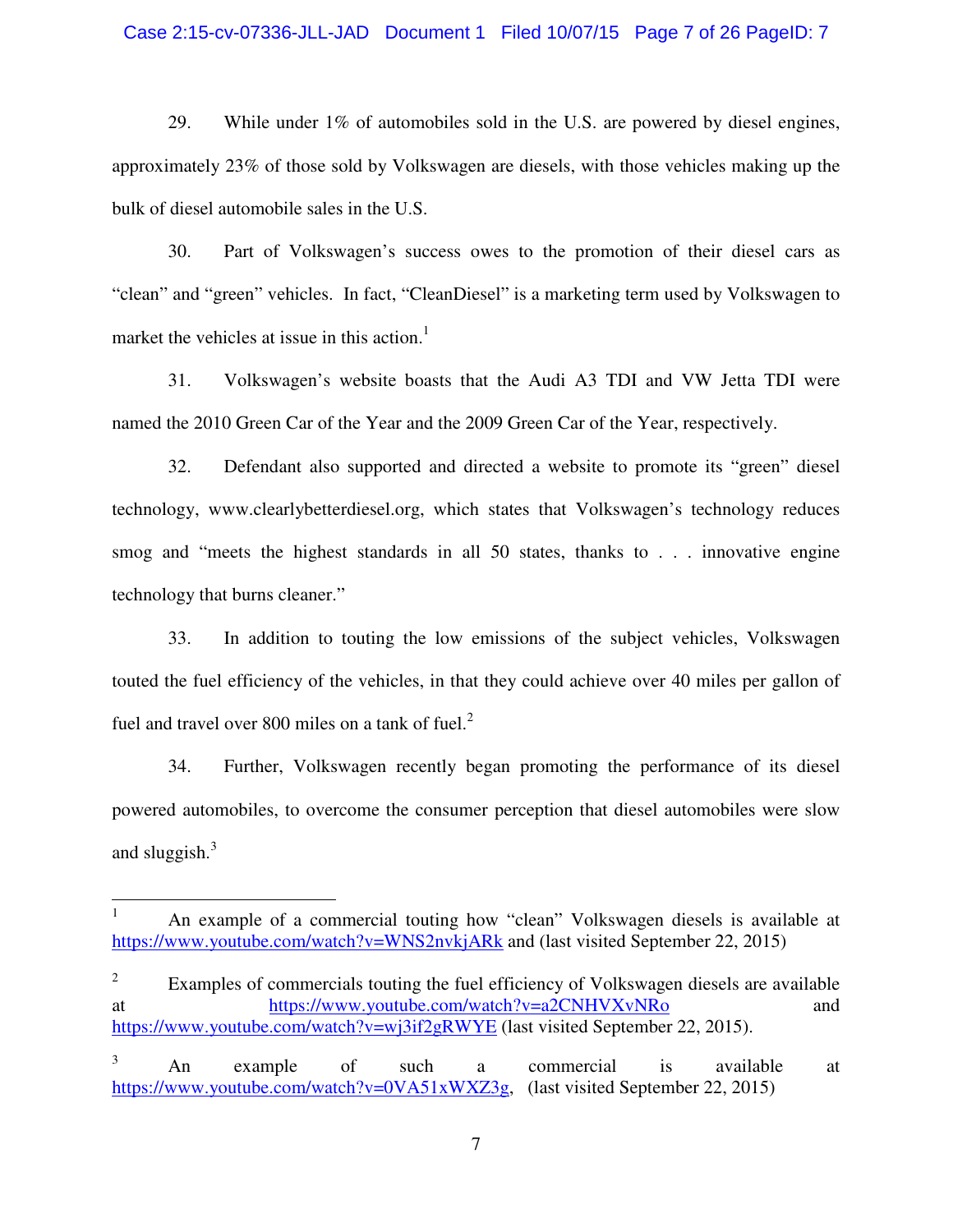### **B. Volkswagen Intentionally Concealed Its Vehicles' Excessive And Illegal Pollution Emissions.**

35. On September 18, 2015, the EPA issued a Notice of Violation ("NOV") to Volkswagen. The NOV details how Defendant installed sophisticated software in the Volkswagen and Audi diesel vehicles that detects when the vehicle is undergoing official emissions testing and turns full emissions controls on only during the tests. At all other times that the vehicle is in operation, the emissions controls are deactivated, permitting pollution to be freely released into the environment at levels that far exceed those allowed by federal and state clean air regulators. This software produced and used by Volkswagen is a "defeat devices" as defined in the Clean Air Act.

36. Volkswagen programmed the engine control computers in the vehicles with defeat devices to detect when cars are undergoing emissions testing. When testing is occurring, the defeat device alters the vehicle's engine and exhaust systems such that emissions standards are met. When testing is not being performed the engine control systems operate the vehicle in a way that does not comply with EPA omissions requirements.

37. Moreover, under normal operating conditions, the engines produce more power and higher fuel efficiency than they would if they complied with EPA emissions requirements.

38. Because of this software, Defendant's diesel vehicles can seemingly meet emissions standards while emitting nitrogen oxides (NOx) at up to 40 times the standard allowed under federal and state laws and regulations during the normal operation of the vehicles.

39. The Clean Air Act sets emissions standards for vehicles and requires vehicle manufacturers to certify to the EPA that vehicles sold in the United States meet applicable federal emissions standards. All vehicles sold in the United States must be covered by an EPAissued certificate of conformity. Under federal law, cars equipped with defeat devices, which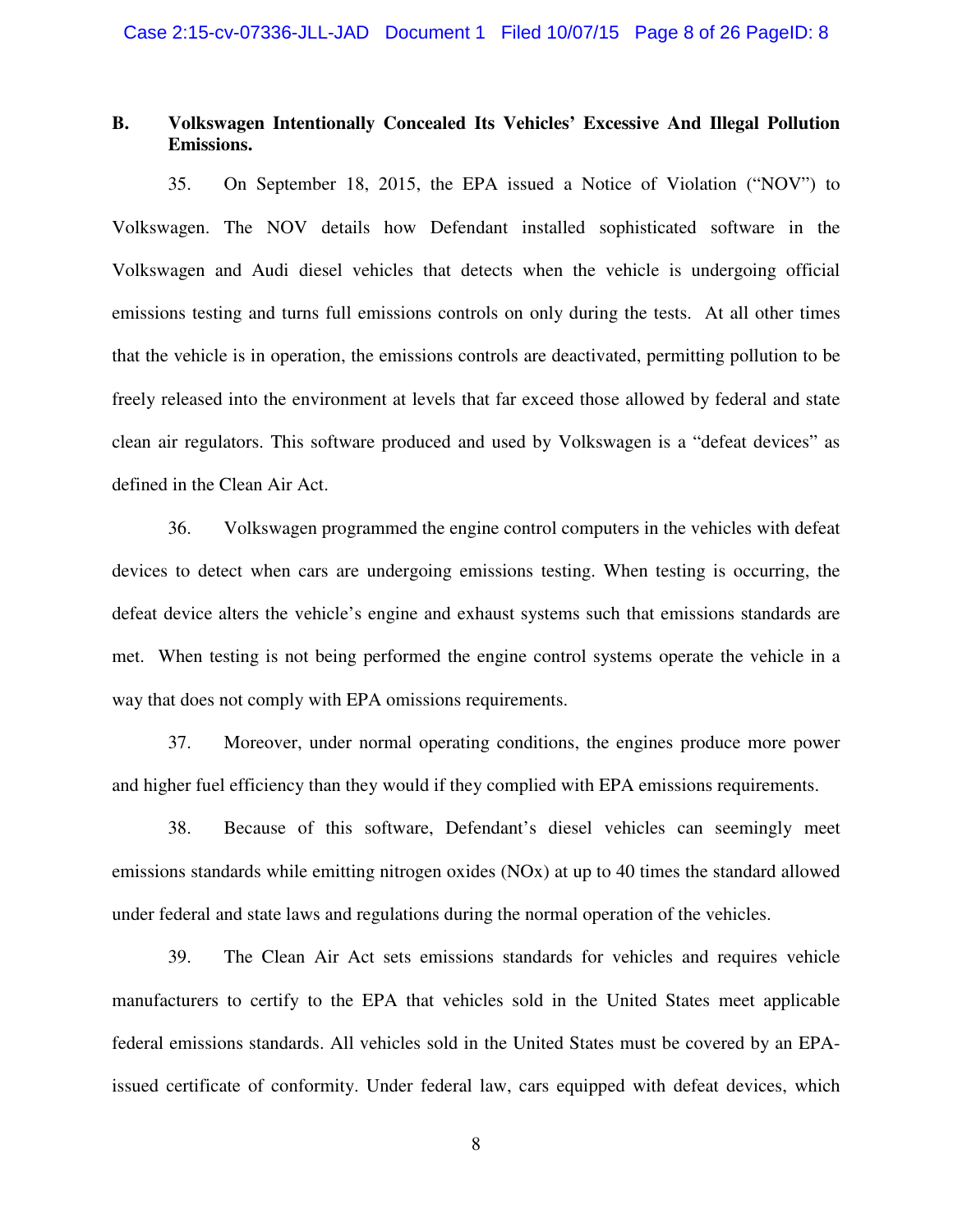### Case 2:15-cv-07336-JLL-JAD Document 1 Filed 10/07/15 Page 9 of 26 PageID: 9

reduce the effectiveness of emissions control systems during normal driving conditions, cannot be certified. Volkswagen violated the Clean Air Act, defrauded its customers, and engaged in unfair competition by manufacturing and selling vehicles with defeat devices that allowed for higher levels of emissions than were certified by the EPA.

### **C. Defendant Charged A Premium For Its "Clean" And "Green" Diesel Technology**

40. Volkswagen charged substantial premiums for vehicles equipped with defeat devices.

41. The table below sets forth the price premium for each comparable base, mid-level, and premium trim for each affected model:

| <b>Model</b>     | <b>Base</b> | <b>Mid-level</b> | Premium |
|------------------|-------------|------------------|---------|
| VW Jetta         | \$2,860     | \$4,300          | \$6,315 |
| <b>VW Beetle</b> | \$4,635     | n/a              | \$2,640 |
| VW Golf          | \$2,950     | \$1,000          | \$1,000 |
| VW Passat        | \$5,755     | \$4,750          | \$6,855 |
| Audi A3          | \$2,805     | \$3,095          | \$2,925 |

### **D. Volkswagen's Misconduct Has Injured Class Members**

42. Despite the EPA ordering Defendant to recall vehicles equipped with defeat devices, purchasers of the subject vehicles have and will continue to suffer significant harm. First, the only way for Volkswagen to make the vehicles comply with emissions standards will be to significantly reduce the vehicles' horsepower, torque and fuel efficiency. Thus, if made EPA compliant, Class members will suffer actual harm and damages because their vehicles will no longer perform as advertised and warranted.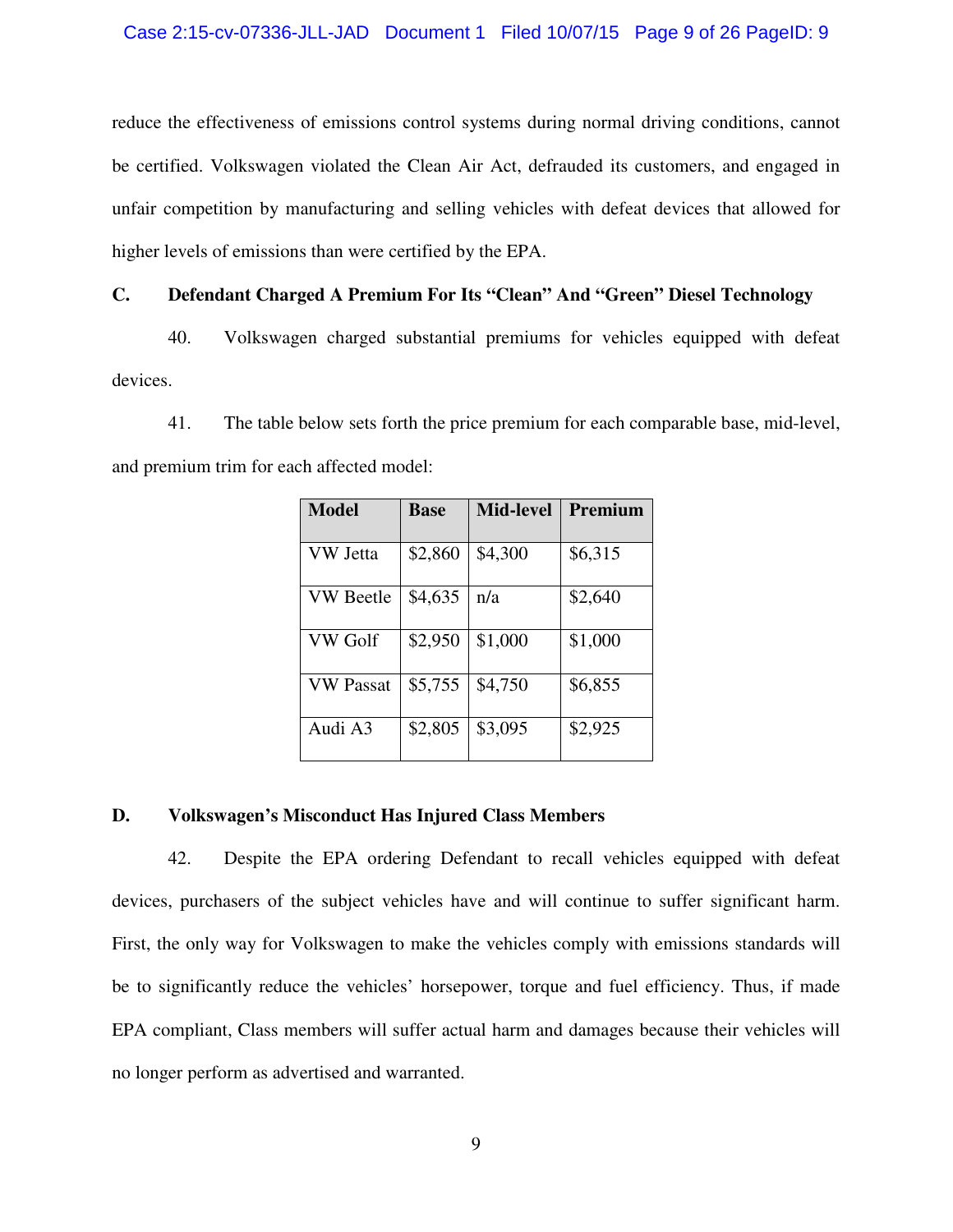#### Case 2:15-cv-07336-JLL-JAD Document 1 Filed 10/07/15 Page 10 of 26 PageID: 10

43. Second, Class members' vehicles will suffer from a significant diminution value by being made EPA compliant, because not only did Class members overpay for their vehicles, but they will be forced to pay much more to fuel their less fuel efficient vehicles.

44. Owners of vehicles equipped with defeat devices have suffered losses of money or property because of Volkswagen's unfair, deceptive, and/or fraudulent business practices, and its failures to disclose the true emissions of the vehicles.

45. Had Plaintiff and the Class members known of the defeat device at the time they purchased or leased their vehicles, they would not have purchased or leased their vehicles, or they would have paid less than they did. Even if Volkswagen recalls the defeat device vehicles and degrades the engine performance of the vehicles to make them compliant with EPA standards, Plaintiff and Class members will be forced to spend more on fuel and will not receive the advertised performance of their vehicles. The recalled vehicles will be worth less in the used marketplace because of their decrease in performance and efficiency, which means that owners of these vehicles will not be able to recoup the expected value of these vehicles in the future.

#### **PLAINTIFF'S FACTS**

46. Gerald Gibbons III is the owner of a 2015 Volkswagen Passat TDI, which he purchased on March 20, 2015.

47. Gibbons purchased his car because he was interested in "going green," for fuel efficiency and environmental reasons. Gibbons learned about Defendant's "clean diesel" technology after reading representations and advertisements on Defendant's website and on television.

48. Gibbons went to a Volkswagen dealership in Fredericksburg, Virginia, where he was told about the superior the fuel economy of the Passat TDI. This was a convincing factor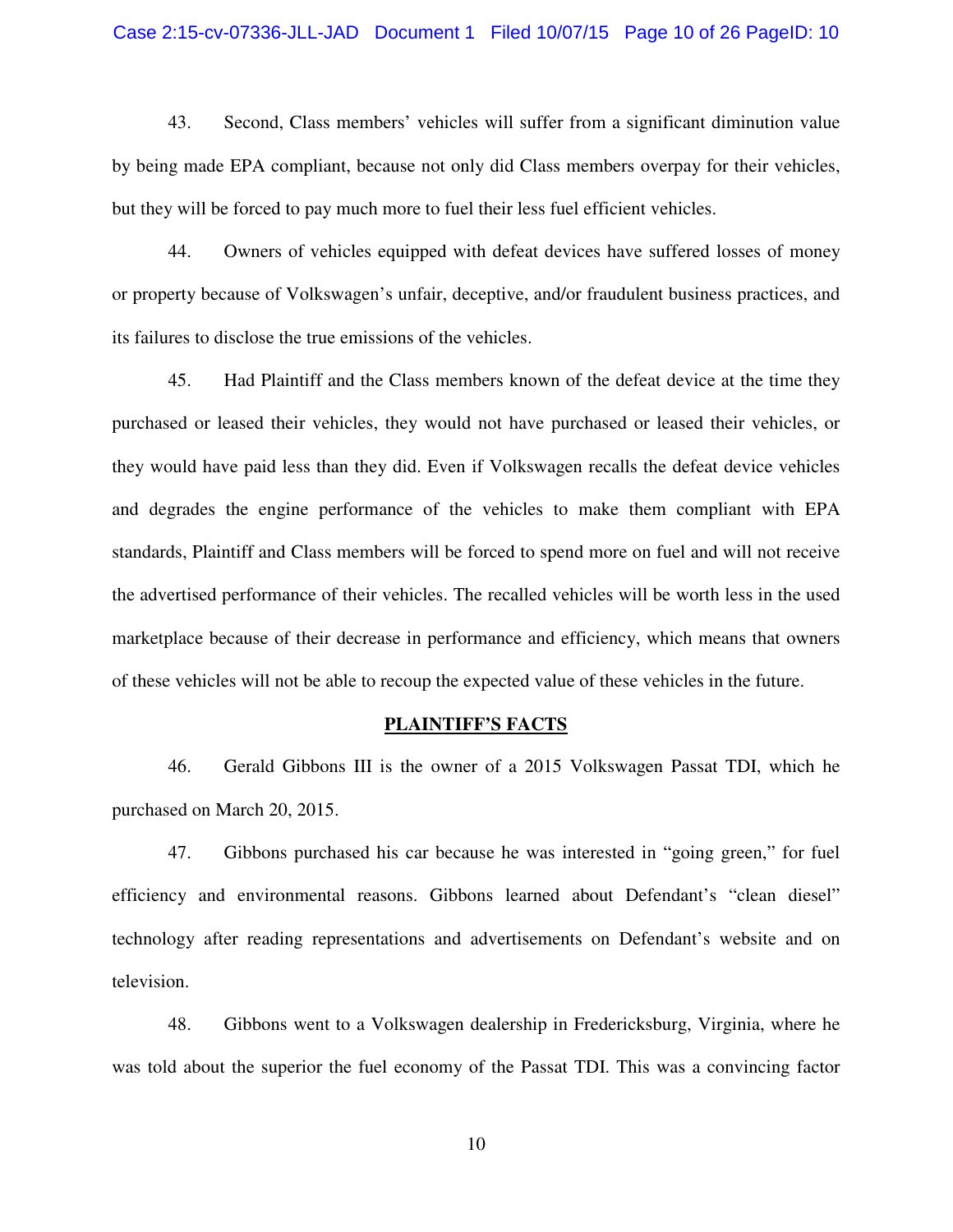that weighed into Gibbon's purchasing decision because he planned to use the car to commute to work. In reliance on these statements, Gibbons decided to purchase his vehicle.

49. Gibbons would not have purchased the vehicle if he had know that the emissions were much higher than advertised and the engine was not "clean." Gibbons is concerned that if he repairs the vehicle it will cost him more for fuel and he will experienced degraded performance. He is also concerned that regardless of whether or not he has the vehicle repaired, it will lose value.

### **CLASS ACTION ALLEGATIONS**

50. Plaintiff brings this action on behalf of himself and as a class action, pursuant to the Rules 23(a), (b)(2), and (b)(3) of the Federal Rules of Civil Procedure on behalf of the following Class:

All persons or entities in the United States who are current or former owners and/or lessees of a Volkswagen or Audi vehicle with a Type EA 189 or EA 288 diesel 2.0 liter turbo engine, including, without limitation: 2009-2015 Volkswagen Jetta; 2009-2015 Volkswagen Beetle; 2009-2015 Volkswagen Golf; 2013-2015 Volkswagen Passat; and 2009-2015 Audi A3.

51. Excluded from the Class are individuals who have personal injury claims resulting from the defeat device in the Class Vehicles. Also excluded from the Class are Volkswagen and its subsidiaries and affiliates; all persons who make a timely election to be excluded from the Class; governmental entities; and the judge to whom this case is assigned and his or her immediate family. Plaintiff reserves the right to revise the Class definition based upon information learned through discovery.

52. Certification of Plaintiff's claims for class-wide treatment is appropriate because Plaintiff can prove the elements of his claims on a class-wide basis as would be used to prove those elements individual actions alleging the same claim.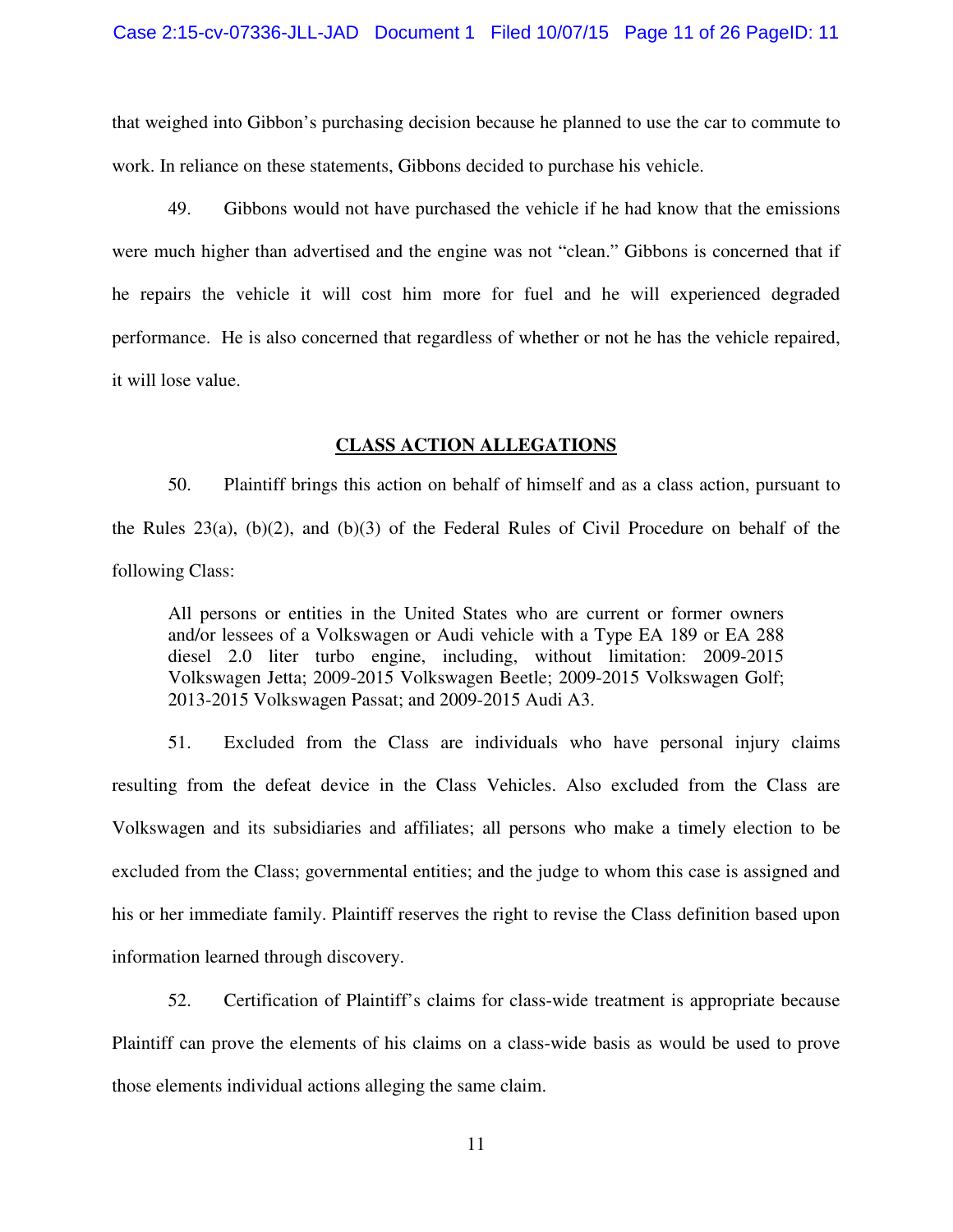#### Case 2:15-cv-07336-JLL-JAD Document 1 Filed 10/07/15 Page 12 of 26 PageID: 12

53. This action has been brought and may properly be maintained on behalf of the class proposed herein under Federal Rule of Civil Procedure 23.

54. **Numerosity**. The members of the class are so numerous and geographically dispersed that individual joinder of all Class members is impracticable. While Plaintiff believes that there not less than hundreds of thousands of members of the class, the precise number of Class member is unknown at this time, but may be ascertained from Volkswagen's records. Class members may be notified of the pendency of this action by recognized, Court-approved notice dissemination methods, which may include U.S. mail, electronic mail, Internet postings, or published notice.

55. **Commonality**. This action involves common questions of law and fact, which predominate over any questions affecting individual Class members, including:

- a. Whether Volkswagen engaged in the conduct alleged herein;
- b. Whether Volkswagen designed, advertised, marketed, distributed, leased, sold, or otherwise placed defeat device Vehicles into the stream of commerce in the United States;
- c. Whether the CleanDiesel engine system in the Class Vehicles contains a defect in that it does not comply with EPA requirements;
- d. Whether the CleanDiesel engine systems in the Class Vehicles can be made to comply with EPA standards without substantially degrading the performance or efficiency of the Vehicles;
- e. Whether Volkswagen knew about the defeat device and, if so, how long it possessed this knowledge;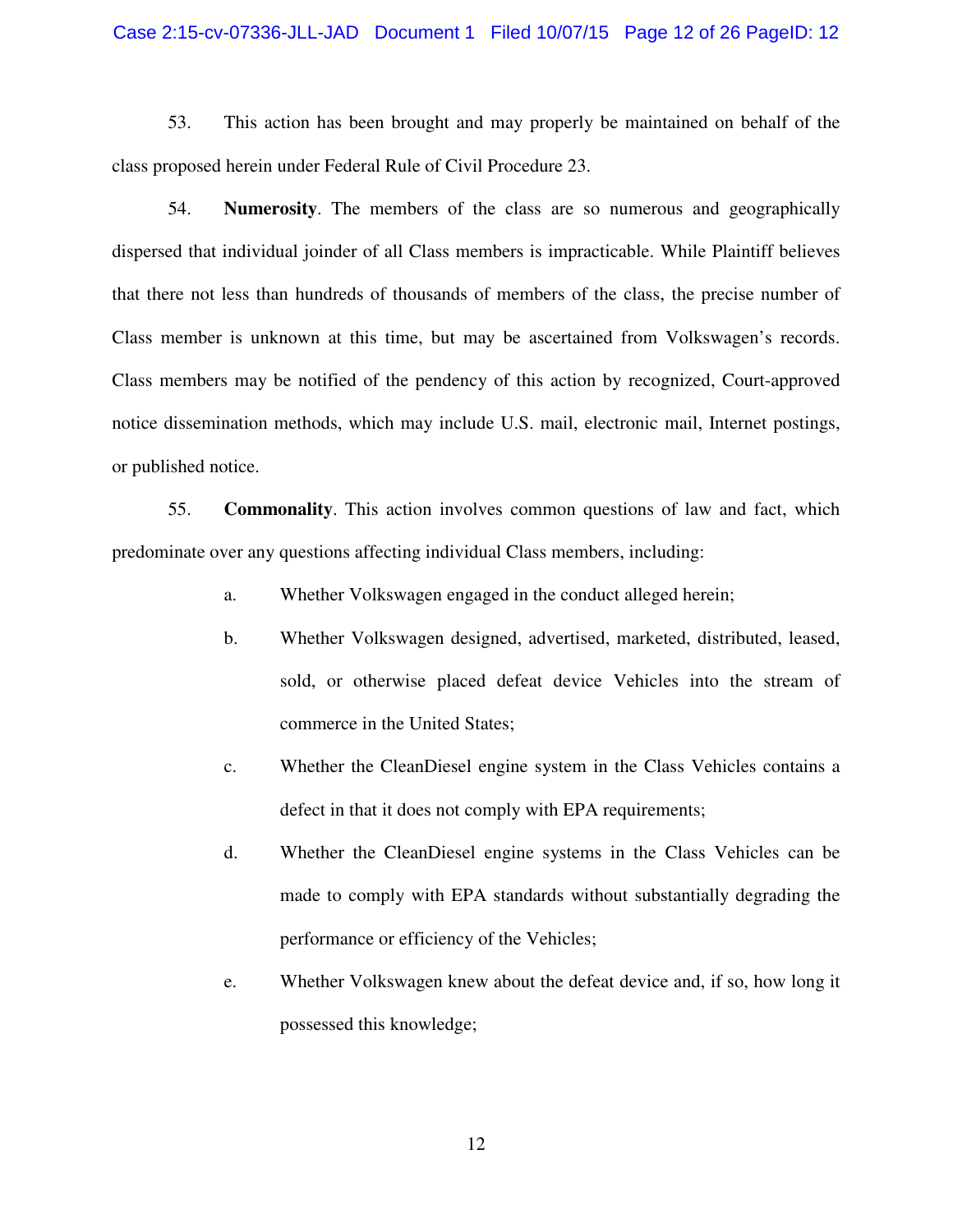- f. Whether Volkswagen designed, manufactured, and distributed the Class Vehicles with a defeat device;
- g. Whether Volkswagen's conduct violates consumer protection statutes, warranty laws, and other laws as asserted herein;
- h. Whether Plaintiff and the other Class members overpaid for their Vehicles;
- i. Whether Plaintiff and the other Class members are entitled to equitable relief, including, but not limited to, restitution or other injunctive relief; and
- j. Whether Plaintiff and the other Class members are entitled to damages and other monetary relief and, if so, in what amount.

56. **Typicality**. Plaintiff's claims are typical of the other Class members' claims because, among other things, all Class members were comparably injured through Volkswagen's wrongful conduct as described above.

57. **Adequacy**. Plaintiff is an adequate Class representative because his interests do not conflict with the interests of the other members of the Class he seeks to represent; Plaintiff has retained counsel competent and experienced in complex class action litigation, and Plaintiff intends to prosecute this action vigorously. The Class's interests will be fairly and adequately protected by Plaintiff and his counsel.

58. **Declaratory and Injunctive Relief: Federal Rule of Civil Procedure 23(b)(2)**. Volkswagen has acted or refused to act on grounds generally applicable to Plaintiff and the other members of the Class, thereby making appropriate final injunctive relief and declaratory relief, as described below, with respect to the Class as a whole.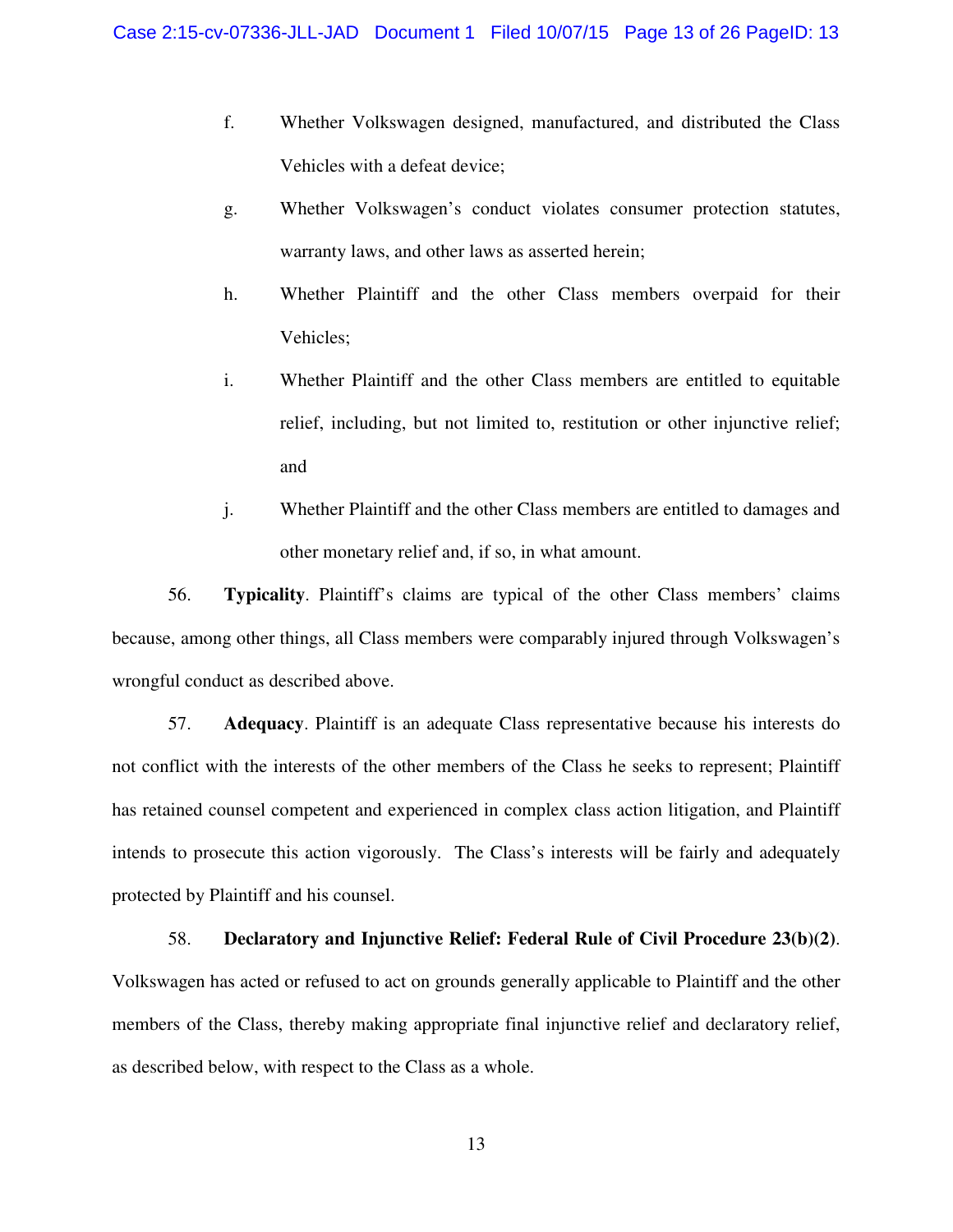#### Case 2:15-cv-07336-JLL-JAD Document 1 Filed 10/07/15 Page 14 of 26 PageID: 14

59. **Superiority**. A class action is superior to any other available means for the fair and efficient adjudication of this controversy, and no unusual difficulties are likely to be encountered in the management of this class action. The damages or other financial detriment suffered by Plaintiff and the other Class members are relatively small compared to the burden and expense that would be required to individually litigate their claims against Volkswagen, so it would be impracticable for members of the Class to individually seek redress for Volkswagen's wrongful conduct.

60. Should individual Class Members be required to bring separate actions, this Court and/or courts throughout the United States would be confronted with a multiplicity of lawsuits burdening the court system while also creating the risk of inconsistent rulings and contradictory judgments. In contrast to proceeding on a case-by-case basis, in which inconsistent results will magnify the delay and expense to all parties and the court system, this class action presents far fewer management difficulties while providing unitary adjudication, economies of scale and comprehensive supervision by a single court.

#### **COUNT I (Common Law Fraud)**

- 61. Plaintiff repeats the foregoing allegations as if fully set forth herein.
- 62. Plaintiff brings this claim on behalf of the Nationwide Class.

63. Volkswagen engaged in both speaking and silent fraud, and in fraudulent and deceptive conduct, throughout the Class Period. As described above, Volkswagen's conduct defrauded Plaintiff and Class Members, intending and leading them to believe, through affirmative misrepresentations, omissions, suppression and concealments of material fact, that the Class Vehicles, marketed by Volkswagen as "clean diesel" vehicles, possessed important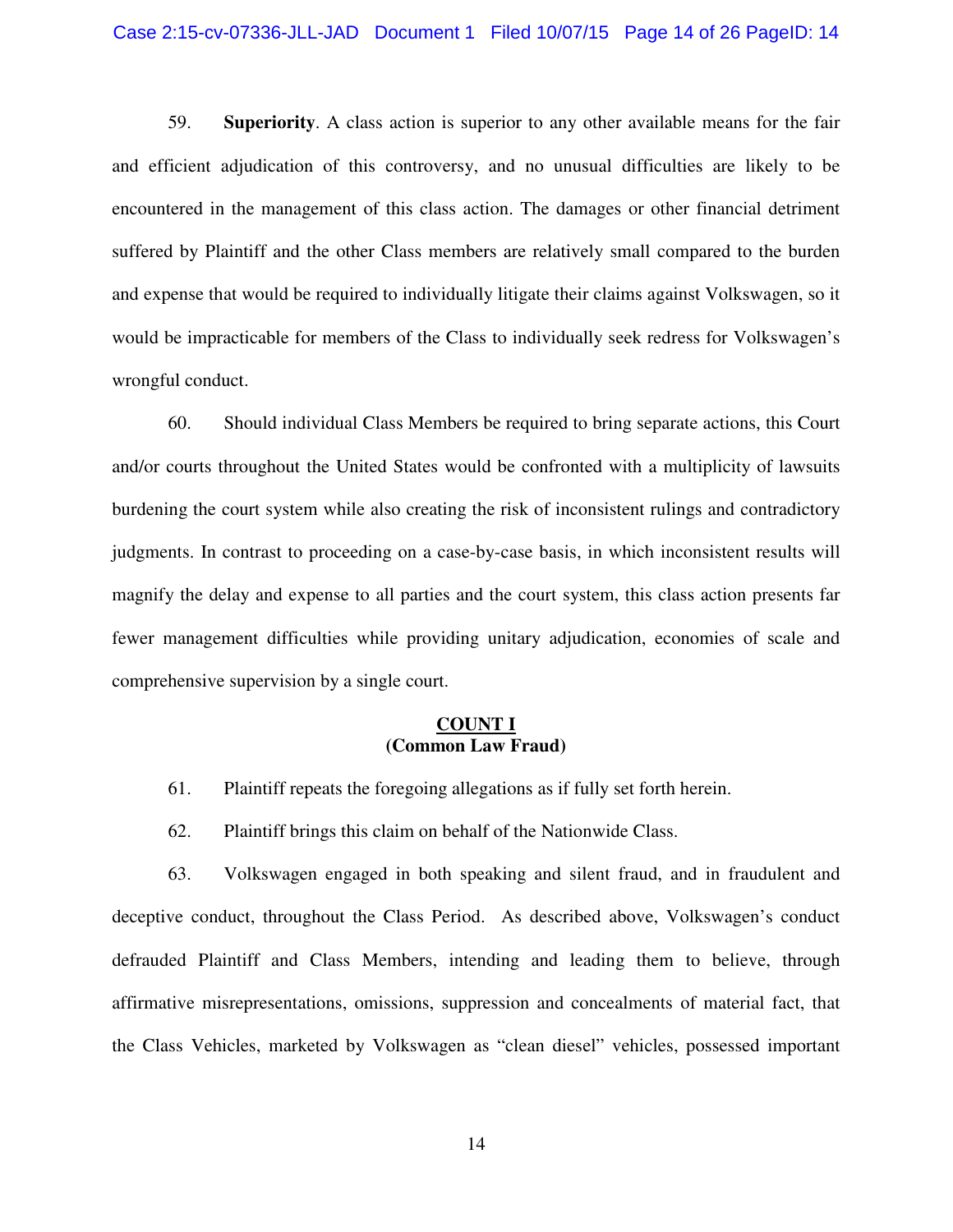#### Case 2:15-cv-07336-JLL-JAD Document 1 Filed 10/07/15 Page 15 of 26 PageID: 15

characteristics that they in fact did not possess, namely the combination of low emissions, high performance, and fuel economy, and inducing their purchases.

64. Volkswagen's intentional and material misrepresentations included, among other things, its advertising, marketing materials and messages, and other standardized statements claiming the Class Vehicles (a) were clean and eco-friendly and (b) combined low emissions with high performance and strong fuel economy.

65. The foregoing misrepresentations were uniform across all Class Members. The same advertisements were shown to all members of the public generally and the same marketing materials were distributed to customers and potential customer, and all of the materials contained the same standardized statements relating to the Class Vehicles' environmental friendliness, performance and fuel economy.

66. These representations directly contradicted the true nature and hidden design of the Class Vehicles and their actual emissions when operating under normal circumstances. Volkswagen knew the representations were false when it made them, and intended to defraud purchasers thereby.

67. Volkswagen also had a duty to disclose, rather than conceal and suppress, the full scope and extent of the emissions deception because:

- a. Volkswagen had exclusive knowledge of the actual emissions in the Class Vehicles and concealment thereof;
- b. The details regarding the actual emissions in the Class Vehicles and concealment thereof were known and/or accessible only to Volkswagen;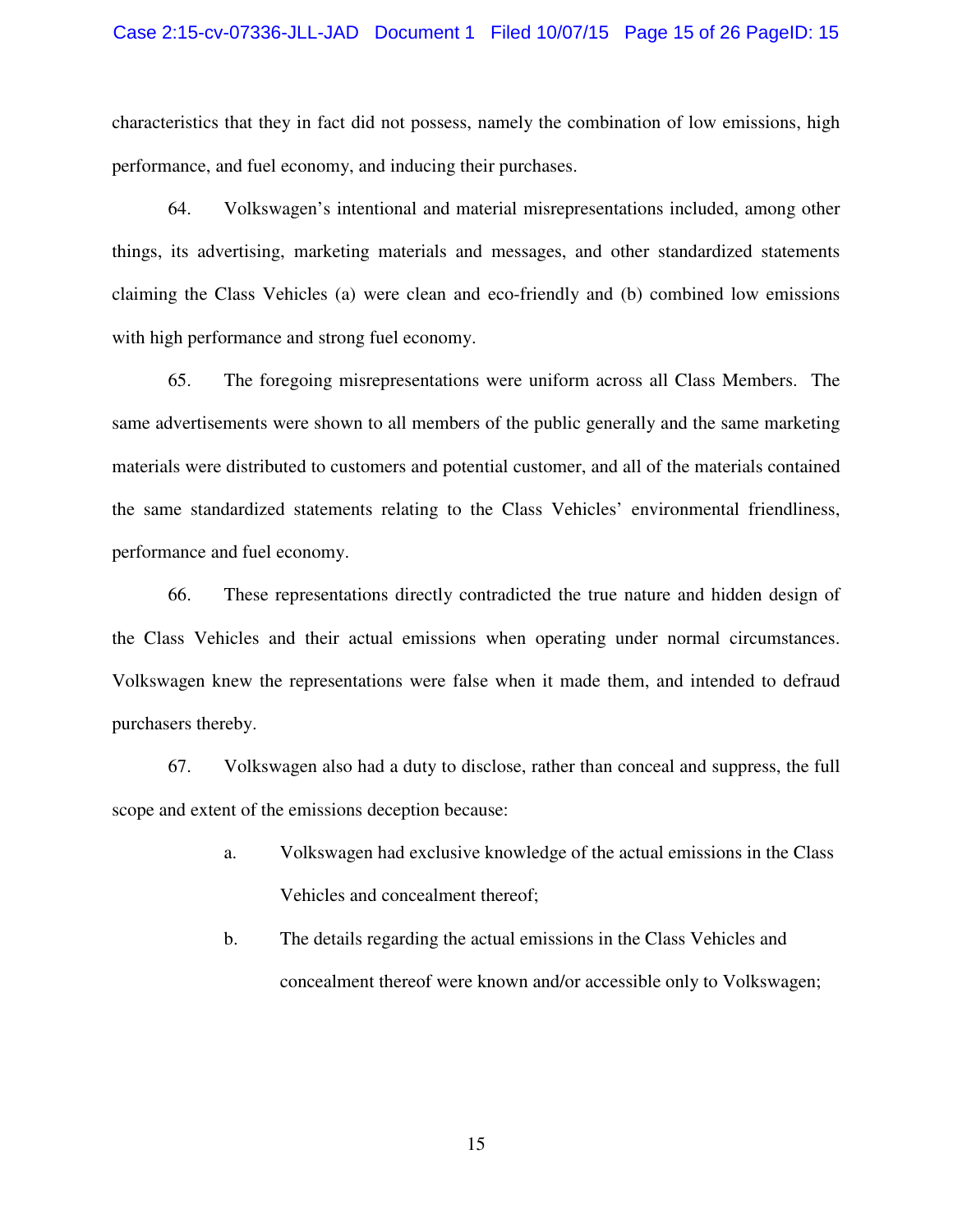- c. Volkswagen knew Plaintiff and Class Members did not know and could not reasonably discover the actual emissions in the Class Vehicles and concealment thereof; and
- d. Volkswagen made general representations about the qualities of the Class Vehicles, including statements about their performance, fuel economy, and emissions, which were misleading, deceptive and incomplete without the disclosure of the fact that Volkswagen secretly designed and installed defeat device software on the Class Vehicles that was intended to conceal the Vehicles' exceedingly high and illegal emission levels from governments, consumers, and the public.

68. Volkswagen's concealment was likewise uniform across all Class Members in that Volkswagen concealed from everyone other than itself, including potential customers and regulators, the true facts relating to the emission levels of the Class Vehicles.

69. Volkswagen's misrepresentations and omissions were material in that they would affect a reasonable consumer's decision to purchase or lease a Class Vehicle. Consumers paid a premium for the clean diesel Class Vehicles precisely because they supposedly offered low emissions and fuel economy without sacrificing performance. Volkswagen's conduct, misrepresentations, omissions, concealment, and suppression, undermined the core value proposition that induced consumers to purchase or lease the Class Vehicles, and directly affect both the quality and worth of the Vehicles.

70. Volkswagen's intentionally deceptive conduct – its silent fraud and fraud by concealment – likewise induced the Class Vehicles' purchase by Plaintiff and Class Members, and the resulting harm and damage to them.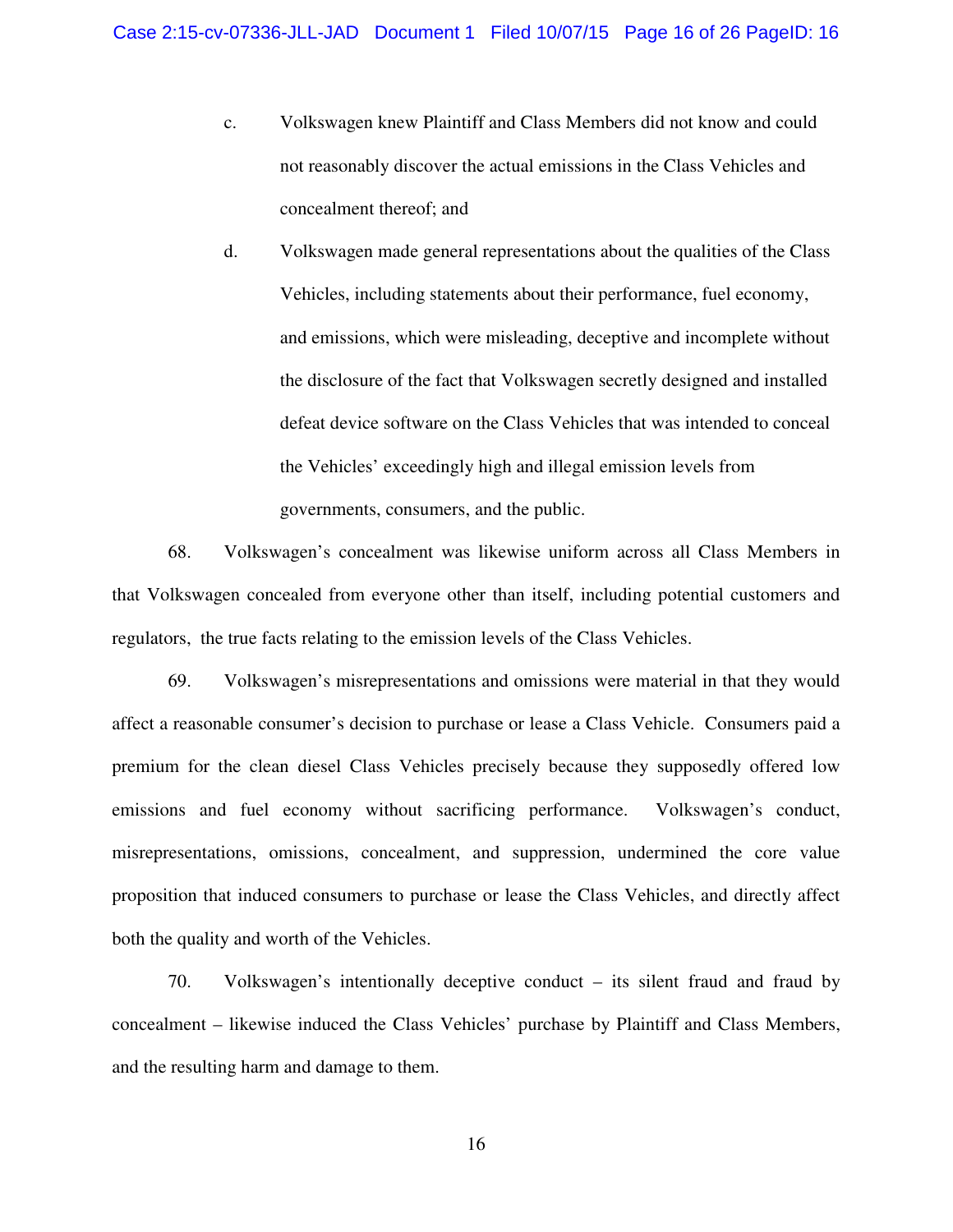#### Case 2:15-cv-07336-JLL-JAD Document 1 Filed 10/07/15 Page 17 of 26 PageID: 17

71. Plaintiffs relied upon Volkswagen's misrepresentations and concealment of the true facts. Class Members are presumed to have relied upon Volkswagen's misrepresentations and concealment of the true facts because those facts are material to a reasonable consumer's purchase the Class Vehicles.

72. As a result of Volkswagen's inducements, Plaintiff and Class Members have sustained significant damage, including, but not limited to, lost vehicle value and diminished vehicle quality and utility. If Plaintiff and Class members had known about the defeat device and the unlawful emissions at the time of acquisition, they would not have acquired the Class Vehicles. Indeed, the Class Vehicles could not have been marketed or sold to any reasonable consumer had existence of the defeat device been disclosed. Volkswagen is therefore liable to Plaintiff and Class Members in an amount to be proven at trial.

73. Volkswagen intentionally designed and engineered its "clean diesel" vehicles to deceive and cheat regulators and its customers. Volkswagen touted the performance and environmental virtues of these vehicles, while concealing and suppressing the truth about them, for the purpose of inducing Plaintiff and the Class to buy them. Volkswagen's fraud caused both the purchase and the harm. In order to undo this harm, Volkswagen must repair or remediate the Vehicles so that they deliver everything it promised when it sold them, or undertake to buy them back from Class Members in terms that are just and equitable under principles of rescission, restitution, and benefit of the bargain.

74. Volkswagen's conduct was systematic, repetitious, knowing, intentional, and malicious, and demonstrated a lack of care and reckless disregard for the rights and interests of Plaintiff, the public, and the environment. Volkswagen's conduct thus warrants an assessment of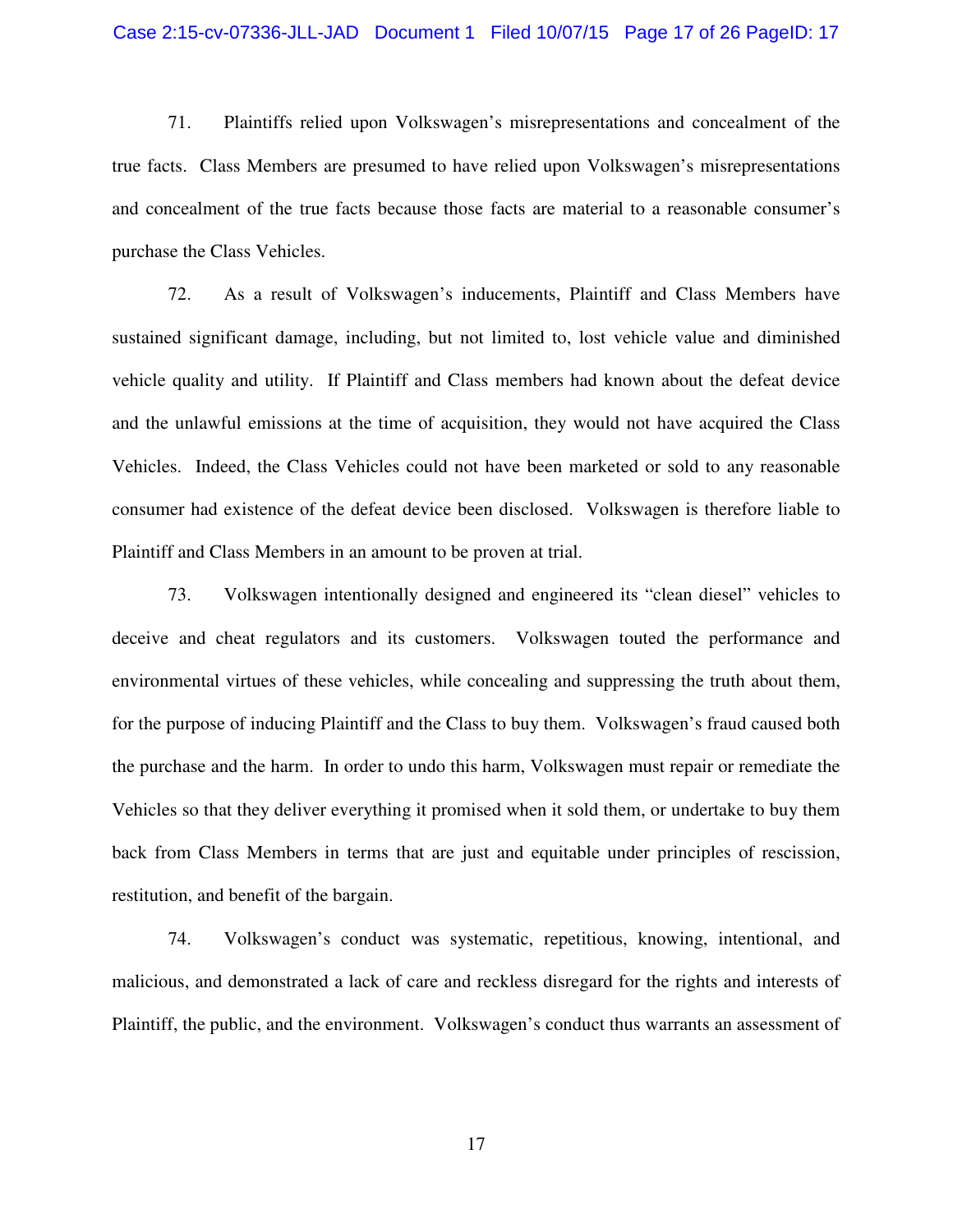Case 2:15-cv-07336-JLL-JAD Document 1 Filed 10/07/15 Page 18 of 26 PageID: 18

punitive damages at the highest level allowed by applicable law, consistent with the actual harm it has caused, the reprehensibility of its conduct, and the need to punish and deter such conduct.

### **COUNT II (Breach of Express Warranty)**

75. Plaintiff repeats the allegations set forth above as if fully set forth herein.

76. By advertising the "green" and "clean" qualities of its diesel engines, Defendant expressly warranted to purchasers of the Class Vehicles that the Vehicles at least complied with all applicable laws and regulations relating to exhaust emissions. Stated differently, it would be impossible for an automobile to be "green" if it emitted more pollutants than were allowed by applicable environmental laws and regulations.

77. Such statements became the basis of the bargain for Plaintiff and other purchasers of the Vehicles because such statements are among the facts a reasonable consumer would consider to be material in the purchase of a Vehicle.

78. In fact, in ordinary driving conditions, the Class Vehicles did not comply with applicable environmental regulations, emitting between 10 and 40 times the amount of pollutants allowed. As such, it was unlawful for Defendant to sell the Vehicles to the public.

79. In addition, Defendant stated that the Vehicles achieved certain a fuel efficiency in terms of miles per gallon of fuel when tested in accordance with applicable EPA regulations. Those statements created an express warranty that, under EPA test conditions, the Vehicle achieved the stated fuel efficiency for purposes of making apples-to-apples comparisons with other vehicles.

80. Testing under EPA regulations presupposes that the vehicles comply with all laws and regulations applicable to automobiles, including environmental regulations.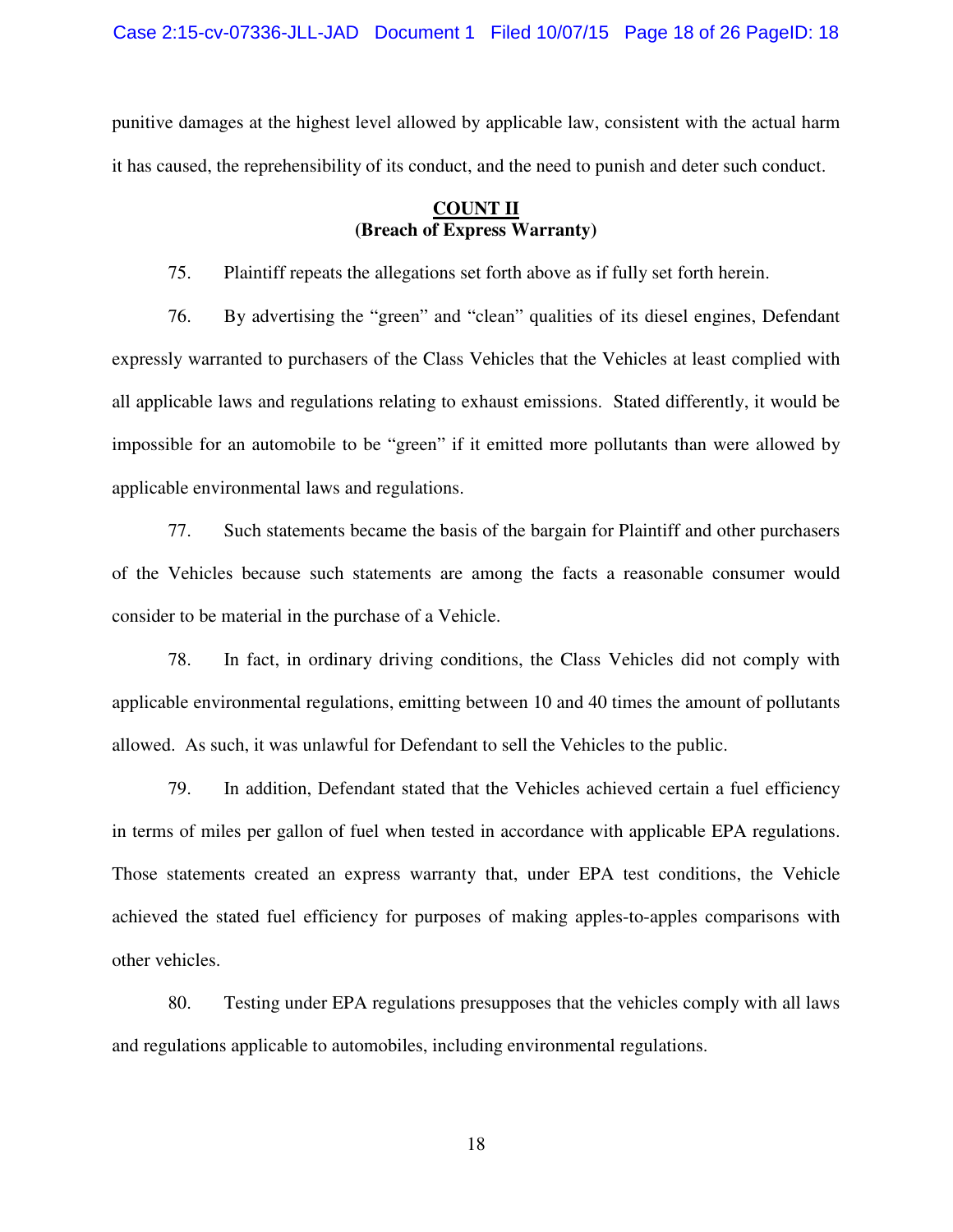#### Case 2:15-cv-07336-JLL-JAD Document 1 Filed 10/07/15 Page 19 of 26 PageID: 19

81. In fact, had the Class Vehicles been tested in accordance with EPA fuel efficiency standards while also complying with pollution regulations, they would have achieved significantly lower fuel efficiency than was stated on the EPA mileage sticker on the vehicle.

82. As a result of the foregoing breaches of express warranty, Plaintiff and other members of the Class have been damaged in that they purchased a vehicle that was unlawful to have been sold in the first instance, and, even if lawfully sold, was less valuable than what they paid for the Vehicles because the Vehicles do not comply with applicable environmental regulations and cost more to operate because, if they are repaired to conform with applicable environmental regulations, they will be less efficient to operate and incur higher fuel costs.

### **COUNT III (Breach of Implied Warranty of Merchantability)**

83. Plaintiff repeats the allegations set forth above as if fully set forth herein.

84. Section 2-314 of the Uniform Commercial Code provides that, unless disclaimed, there is an implied warranty of merchantability with respect to the goods being purchased.

85. Among the warranties included within the implied warranty of merchantability is that the goods would pass without objection in the trade under the contract description.

86. For the reasons set forth above, the Class Vehicles would not pass without objection in the trade because the retail sale by the manufacturer of a vehicle that contains a defeat device is unlawful.

87. In addition, the Class Vehicles are not adequately labeled because they misstate that the Class Vehicles comply with EPA regulations, and the stated gas mileage for comparison purposes was not achieved by testing in accordance with EPA testing procedures.

88. As a result of the foregoing breaches of warranty, Plaintiff and other members of the Class have been damaged in that they purchased a vehicle that was unlawful to have been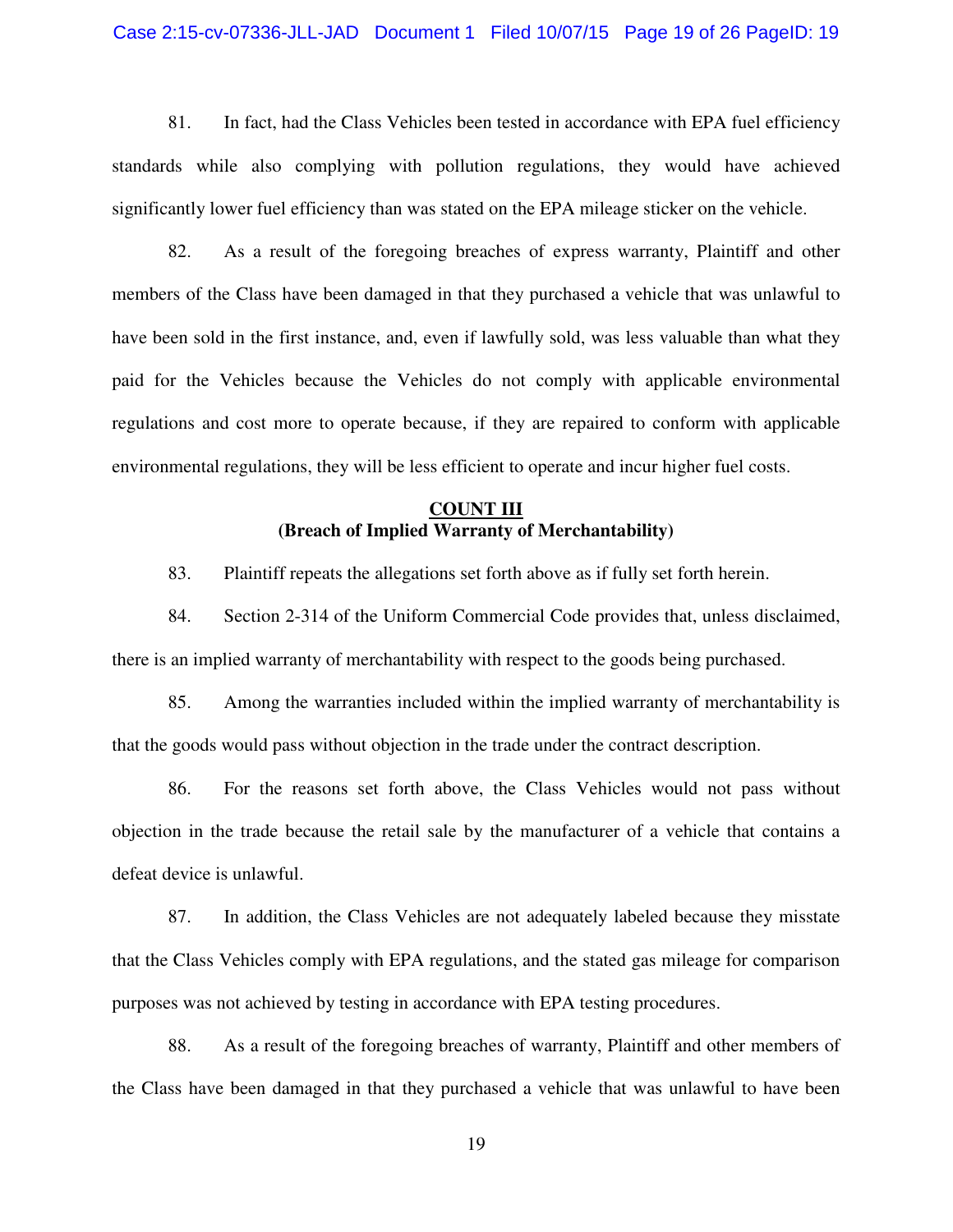sold in the first instance, and, even if lawfully sold, was less valuable than what they paid for the Vehicles because the Vehicles do not comply with applicable environmental regulations and cost more to operate because, if they are repaired to conform with applicable environmental regulations, they will be less efficient to operate and incur higher fuel costs.

### **COUNT IV (Magnuson-Moss Act (15 U.S.C. §§ 2301,** *et seq.***) – Implied Warranty)**

89. Plaintiff repeats the allegations contained in the foregoing paragraphs as if fully set forth herein.

90. The Class Vehicles are "consumer products" within the meaning of the Magnuson-Moss Warranty Act, 15 U.S.C. § 2301(1).

91. Plaintiff and Class members are "consumers" within the meaning of the Magnuson-Moss Warranty Act, 15 U.S.C. § 2301(3). They are consumers because they are persons entitled under applicable state law to enforce against the warrantor the obligations of its express and implied warranties.

92. Defendant is a "supplier" and "warrantor" within the meaning of the Magnuson-Moss Warranty Act, 15 U.S.C. § 2301(4)-(5).

93. 15 U.S.C. § 2310(d)(1) provides a cause of action for any consumer who is damaged by the failure of a warrantor to comply with a written or implied warranty.

94. Defendant provided Plaintiff and the other Class members with an implied warranty of merchantability in connection with the purchase or lease of their Vehicles that is an "implied warranty" within the meaning of the Magnuson-Moss Warranty Act, 15 U.S.C. § 2301(7). As a part of the implied warranty of merchantability, Defendant warranted that the Class Vehicles would pass without objection in the trade as designed, manufactured, and marketed, and were adequately labeled.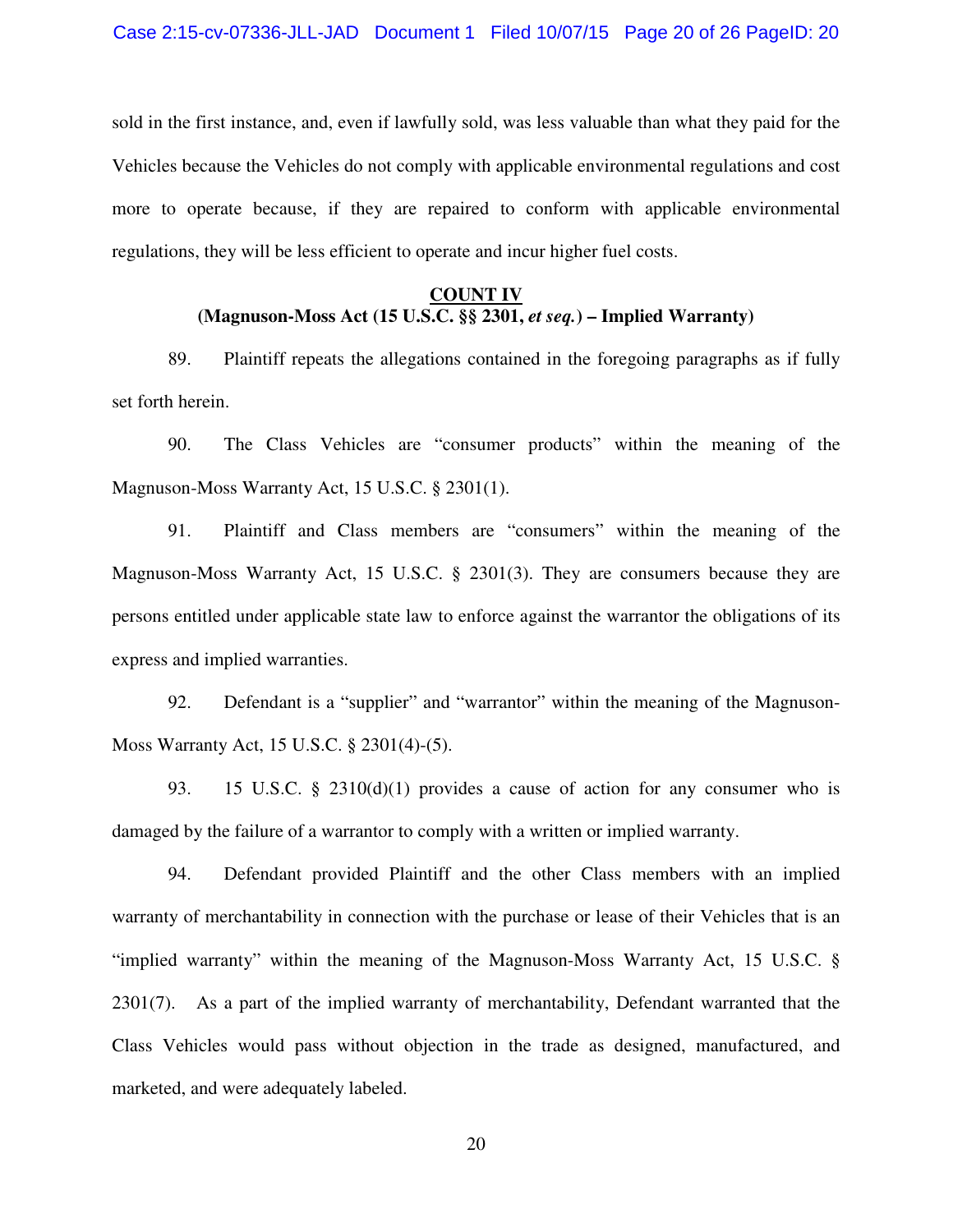#### Case 2:15-cv-07336-JLL-JAD Document 1 Filed 10/07/15 Page 21 of 26 PageID: 21

95. Defendant breached these implied warranties, as described in more detail above, and are therefore liable to Plaintiff and the Class pursuant to 15 U.S.C.  $\S$  2310(d)(1).

96. Any efforts to limit the implied warranties in a manner that would exclude coverage of the Class Vehicles is unconscionable, and any such effort to disclaim, or otherwise limit, liability for the Class Vehicles is null and void.

97. Plaintiff and the other Class members have had sufficient direct dealings with either Defendant or its agents (dealerships) to establish privity of contract.

98. Nonetheless, privity is not required here because Plaintiff and other Class members are intended third-party beneficiaries of contracts between Defendant and its dealers, and specifically, of the implied warranties. The dealers were not intended to be the ultimate consumers of the Class Vehicles and have no rights under the warranty agreements provided with the Class Vehicles; the warranty agreements were designed for and intended to benefit consumers.

99. Pursuant to 15 U.S.C. § 2310(e), Plaintiff is entitled to bring this class action and are not required to give the Vehicle Manufacturer Defendants notice and an opportunity to cure until such time as the Court determines the representative capacity of Plaintiff pursuant to Rule 23 of the Federal Rules of Civil Procedure.

100. The amount in controversy of Plaintiff's individual claims meet or exceed the sum of \$25. The amount in controversy of this action exceeds the sum of \$50,000, exclusive of interest and costs, computed on the basis of all claims to be determined in this lawsuit. Plaintiff, individually and on behalf of the other Class members, seek all damages permitted by law, including diminution in value of their Vehicles, in an amount to be proven at trial. In addition, pursuant to 15 U.S.C. § 2310(d)(2), Plaintiff and the other Class members are entitled to recover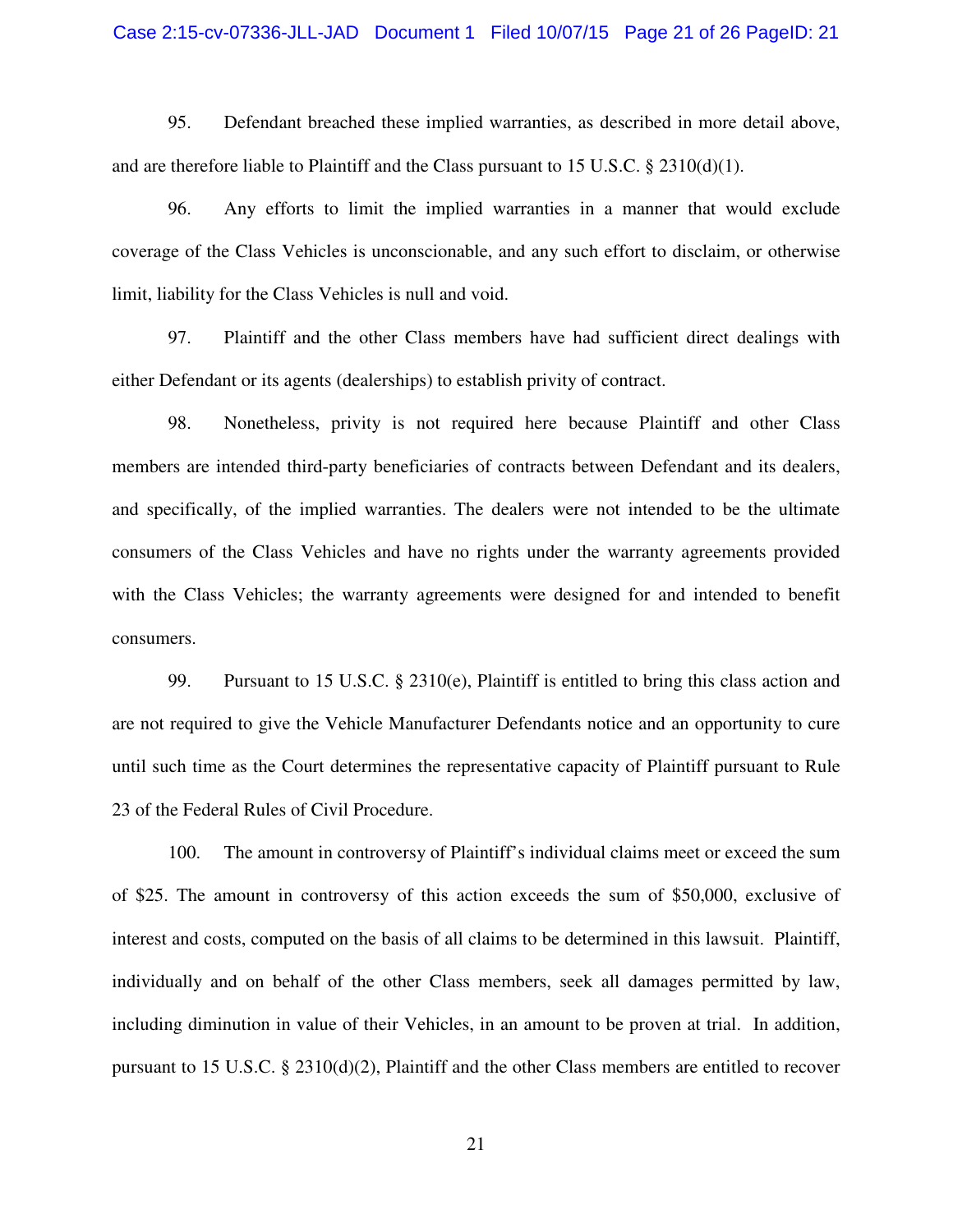#### Case 2:15-cv-07336-JLL-JAD Document 1 Filed 10/07/15 Page 22 of 26 PageID: 22

a sum equal to the aggregate amount of costs and expenses (including attorneys' fees based on actual time expended) determined by the Court to have reasonably been incurred by Plaintiff and the other Class members in connection with the commencement and prosecution of this action.

101. Further, Plaintiff and the Class are also entitled to equitable relief under 15 U.S.C.  $§$  2310(d)(1).

### **COUNT V (Unjust Enrichment)**

102. Plaintiff repeats the foregoing allegations as if fully set forth herein.

103. Defendant has been unjustly enriched in that it intentionally sold vehicles with defeat devices which were intended to mask the fact that the Class Vehicles did not comply with applicable automobile exhaust regulations and, in fact, emitted between 10 and 40 times the pollutant allowed by those regulations.

104. When purchasing their vehicles, Plaintiff and other Class members reasonably believed that the Class Vehicles complied with applicable environmental regulations and, if properly tested in accordance with EPA mileage standards, would achieve for comparison purposes the mileage stated on the window sticker of the Vehicles.

105. Plaintiff and other Class members got less than what they paid for in that the Class Vehicles did not comply with applicable environmental regulations, nor was the EPA mileage stated on the sticker usable for comparison purposes for other vehicles.

106. The foregoing did not occur by happenstance or conditions out of Defendant's control. In fact, the Vehicles were deliberately designed to comply with environmental regulations only when being tested and were known and intended by Defendant to not comply with applicable regulations under ordinary driving conditions.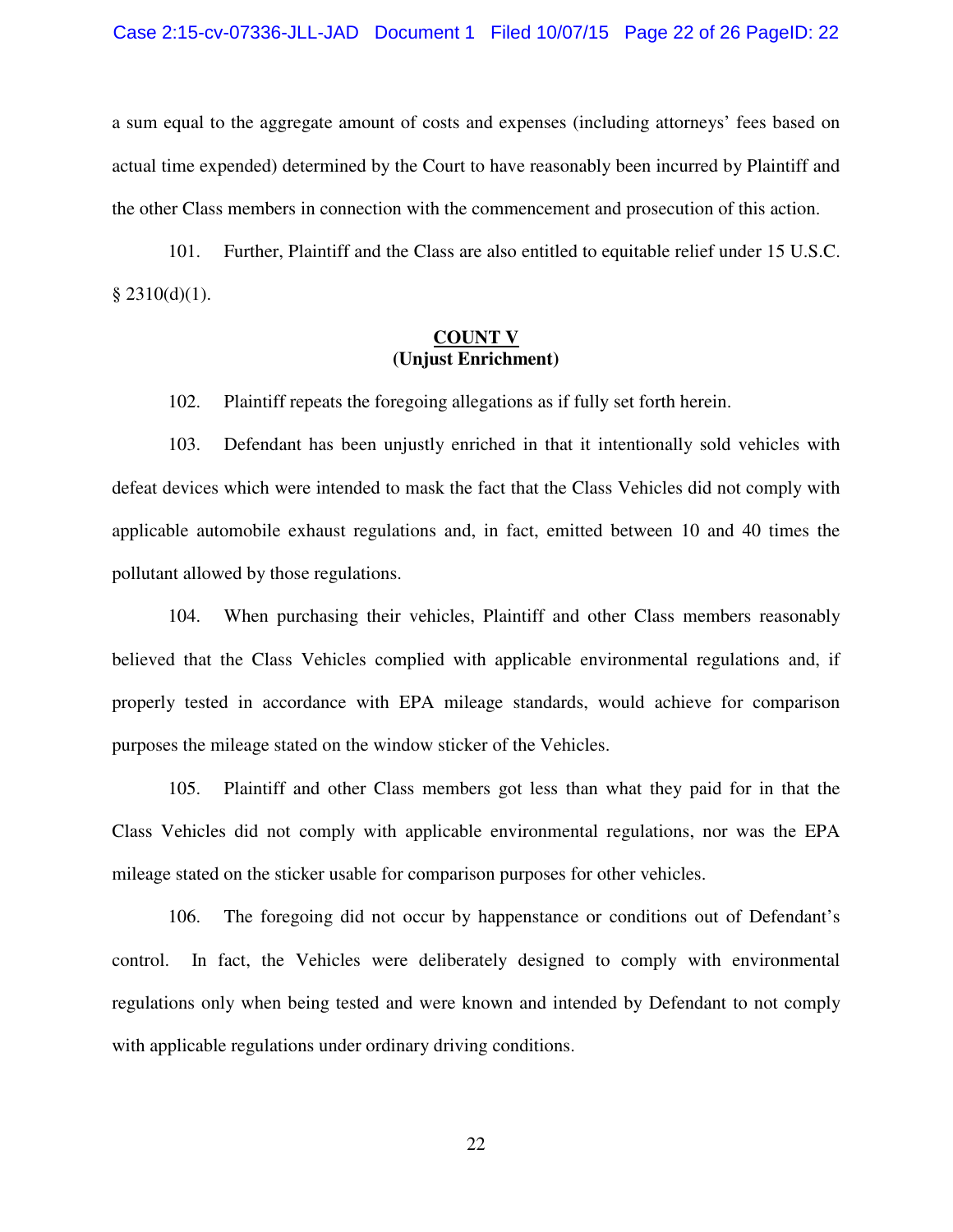#### **COUNT VI**

### **(Violation of Virginia Consumer Protection Act (Va.Stat. § 59.1-196** *et seq.***))**

107. Plaintiff repeats the foregoing allegations as if fully set forth herein.

108. Volkswagen's advertisements, offers for sales and sales of Class Vehicles constitute "consumer transactions" within the meaning of Va. Stat. § 59.1-198.

109. Volkswagen is a "supplier" within the meaning of Va. Stat. § 59.1-198.

110. Defendant's actions relating to the Class Vehicles constitute an unlawful practice under the Virginia Consumer Protection Act in that Volkswagen represented that the Class Vehicles were of a particular standard, quality or grade, *i.e.*, that they complied with EPA exhaust regulations, when they did not, and engaged in deception, fraud, false pretense, false promise and/or misrepresentation concerning the vehicles, *i.e.*, that they contained defeat devices which caused them to fail to comply with EPA exhaust regulations and, as a result obtain higher performance than they would have had they been compliant, which it knew at the time that the Class Vehicles were advertised and sold, and the failure to disclose that information was intended to induce consumers to purchase the vehicles.

111. Volkswagen acted with intent to deceive Plaintiff and other Virginia Class Members. Volkswagen intentionally placed the defeat devices in the Class Vehicles for the purpose of avoiding compliance with applicable EPA exhaust regulations, thus giving the Class Vehicles increased fuel efficiency and performance than they otherwise would have had if the Vehicles had complied with applicable regulations.

112. Plaintiffs relied upon Volkswagen's misrepresentations and concealment of the true facts. Virginia Class Members are presumed to have relied upon Volkswagen's misrepresentations and concealment of the true facts because those facts are material to a reasonable consumer's purchase the Class Vehicles.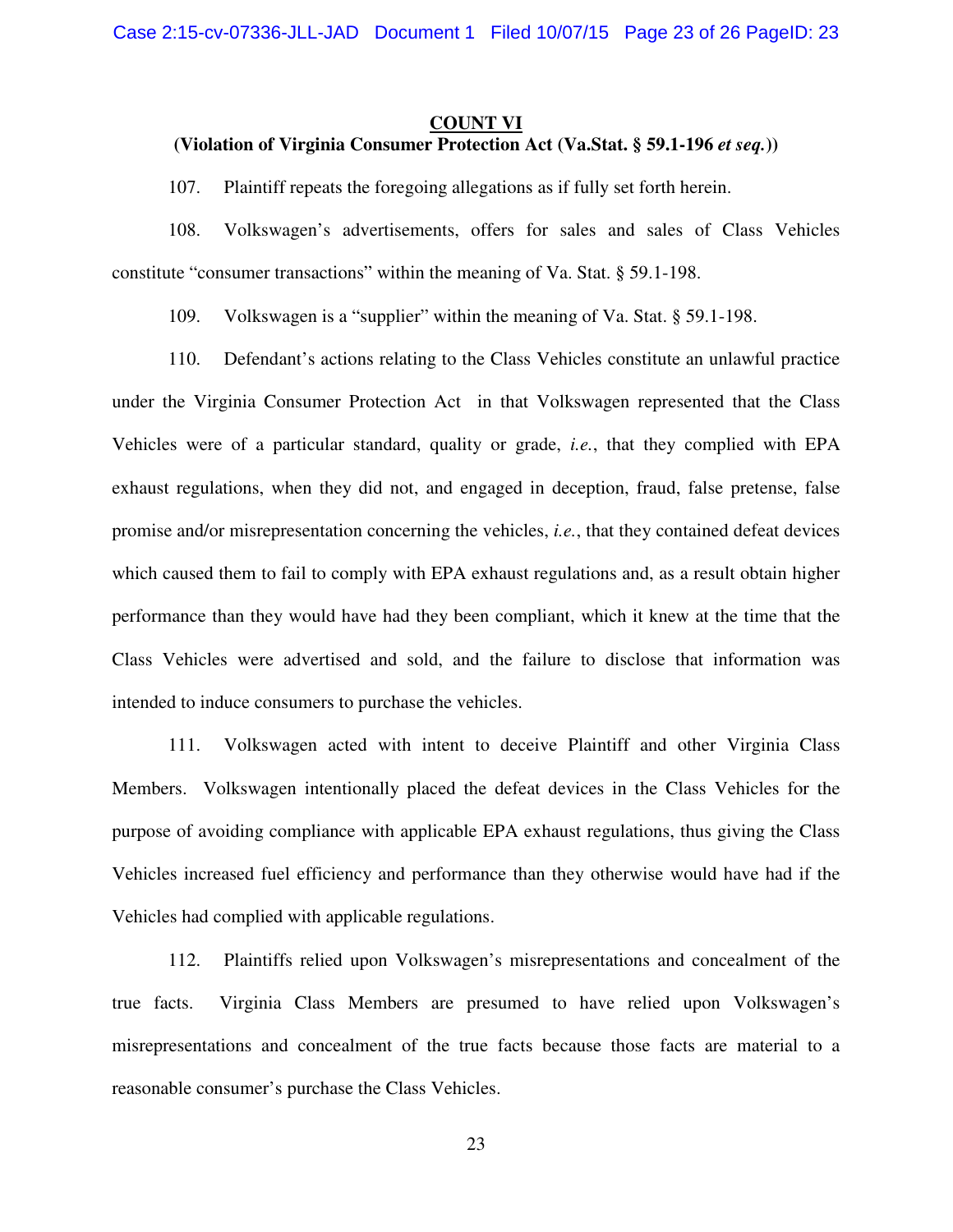#### Case 2:15-cv-07336-JLL-JAD Document 1 Filed 10/07/15 Page 24 of 26 PageID: 24

113. Plaintiff and other Virginia Class Members were injured as a result of Defendant's deceptive trade practices in that they purchased Vehicles which were less valuable than what they paid for in that they failed to conform to EPA exhaust regulations and, if and when the Vehicles are repaired, they will not have the performance that was promised and that they received when the purchased the vehicles.

WHEREFORE, Plaintiff, individually and on behalf of other Class members respectfully request that the Court enter judgment in their favor and against Volkswagen, as follows:

A. Certification of the proposed Class, including appointment of Plaintiff's counsel as Class Counsel;

B. An order temporarily and permanently enjoining Volkswagen from continuing the unlawful, deceptive, fraudulent, and unfair business practices alleged in the Complaint.

C. Injunctive relief in the form of a recall or free replacement program;

D. Costs, restitution, damages, and disgorgement in an amount to be determined at trial;

E. Revocation of acceptance;

F. Damages under the Magnuson-Moss Warranty Act;

G. For treble- or punitive damages as permitted by law;

H. An order requiring Volkswagen to pay both pre- and post-judgment interests on any amounts awarded;

I. An award of costs and attorneys' fees; and

J. Such other or further relief as may be appropriate.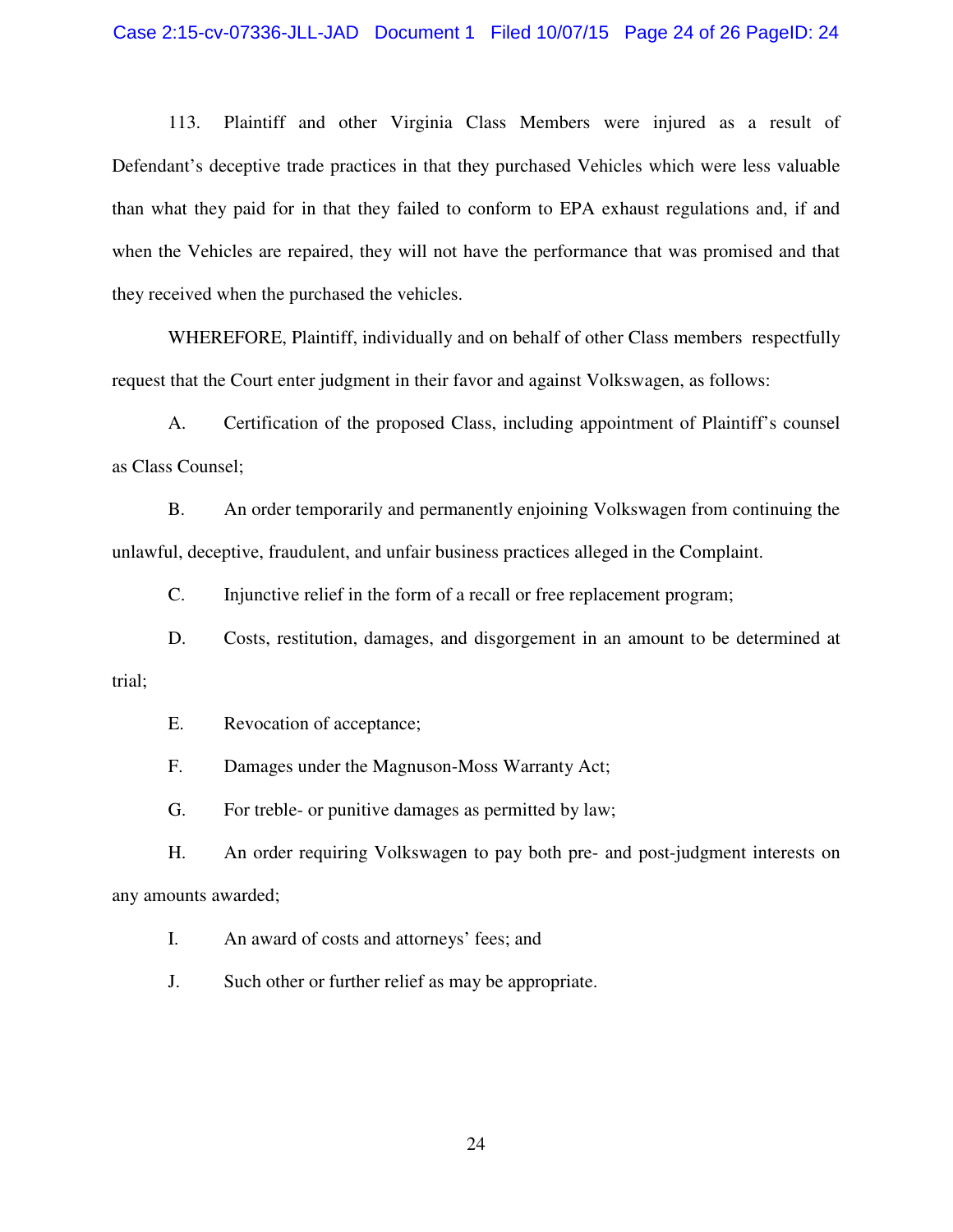CARELLA, BYRNE, CECCHI, OLSTEIN, BRODY & AGNELLO P.C. Attorneys for Plaintiff

By: /s/ James E. Cecchi JAMES E. CECCHI

Dated: October 7, 2015

Gary E. Mason Esfand Y. Nafisi Benjamin Branda WHITFIELD BRYSON & MASON LLP 1625 Massachusetts Avenue, NW, Ste. 605 Washington, DC 20036 (202) 429-2290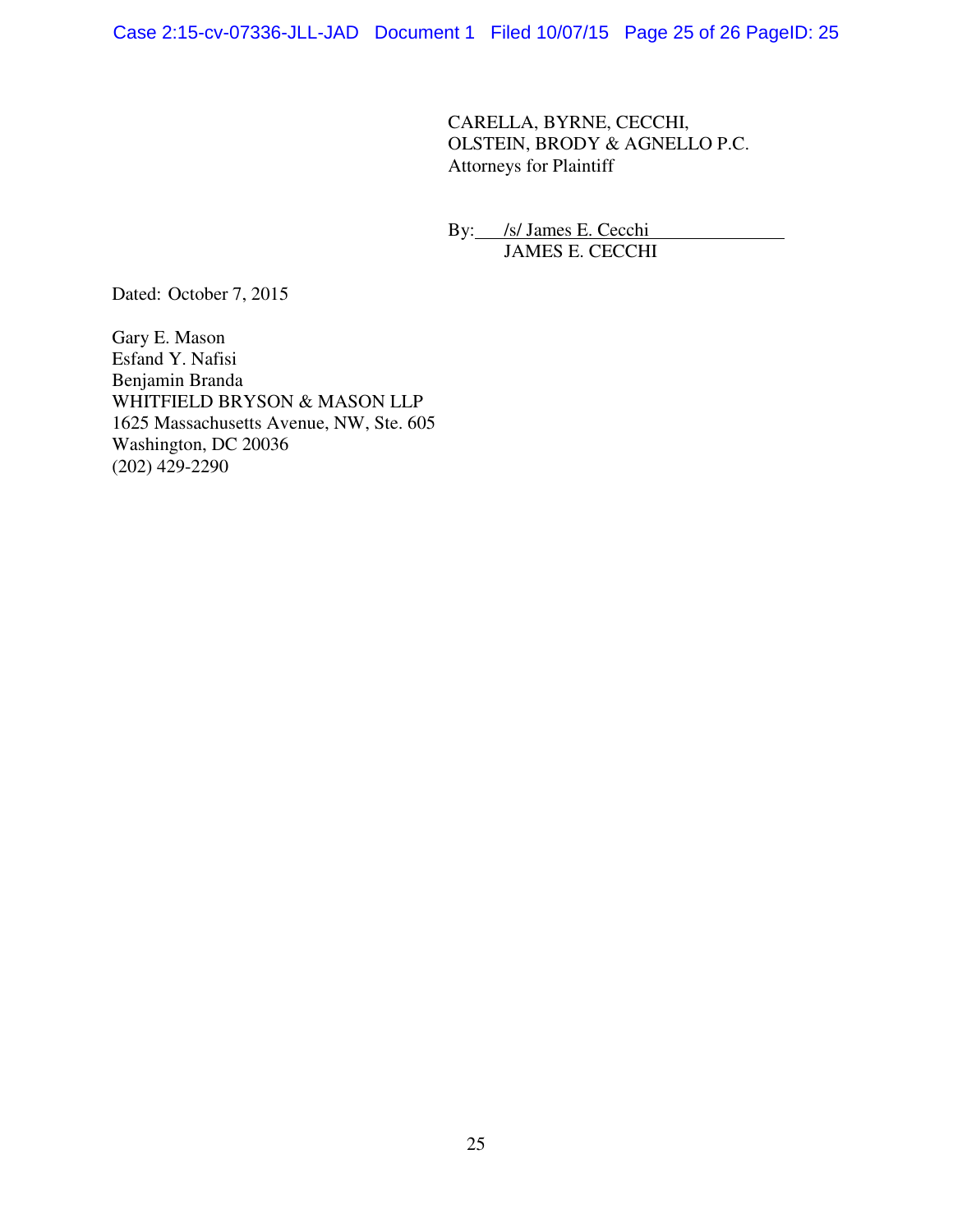Case 2:15-cv-07336-JLL-JAD Document 1 Filed 10/07/15 Page 26 of 26 PageID: 26

### **DEMAND FOR JURY TRIAL**

The undersigned hereby demands a trial by jury as to all issues so triable.

CARELLA, BYRNE, CECCHI, OLSTEIN, BRODY & AGNELLO P.C. Attorneys for Plaintiffs

By: /s/ James E. Cecchi JAMES E. CECCHI

Dated: October 7, 2015

Gary E. Mason Esfand Y. Nafisi Benjamin Branda WHITFIELD BRYSON & MASON LLP 1625 Massachusetts Avenue, NW, Ste. 605 Washington, DC 20036 (202) 429-2290